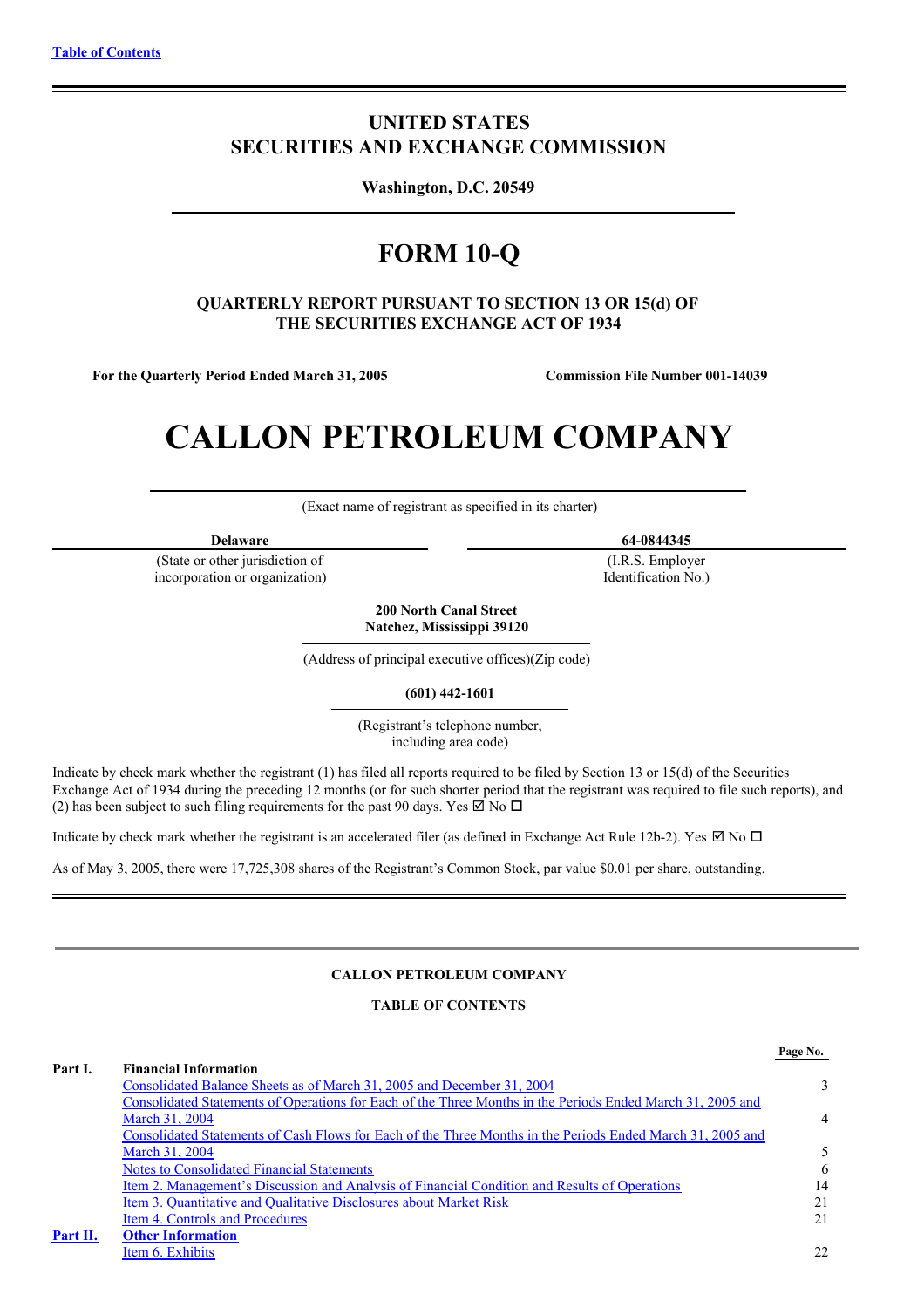Certification of CE[O](#page-28-0) Certification of CF[O](#page-30-0) Certification of CE[O](#page-32-0) Certification of CF[O](#page-33-0)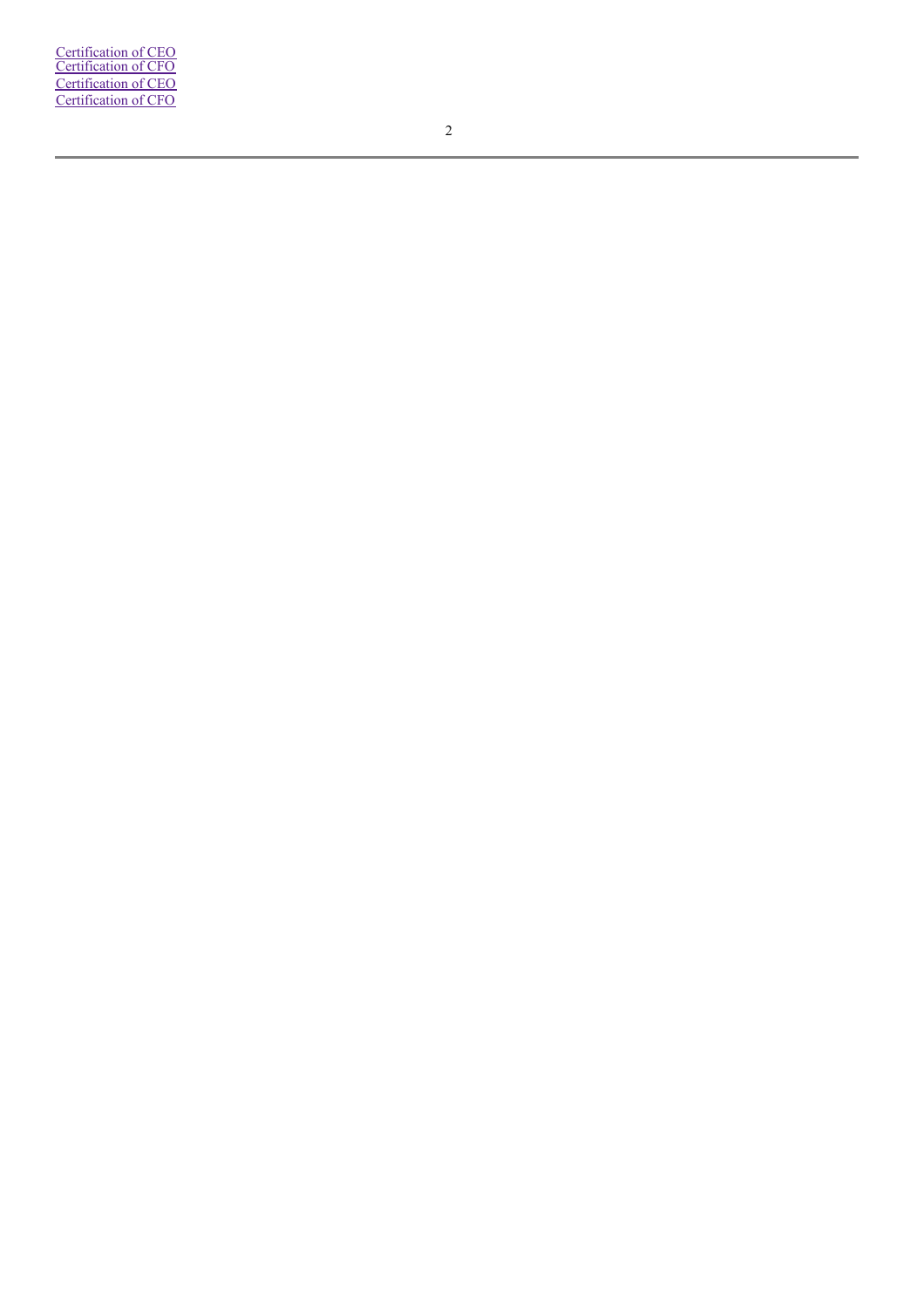## **Callon Petroleum Company**

## **Consolidated Balance Sheets (In thousands, except share data)**

|                                                                                                                                                                                                 | March 31,<br>2005<br>(Unaudited) | December 31,<br>2004<br>(Note 1) |
|-------------------------------------------------------------------------------------------------------------------------------------------------------------------------------------------------|----------------------------------|----------------------------------|
| <b>ASSETS</b>                                                                                                                                                                                   |                                  |                                  |
| Current assets:                                                                                                                                                                                 |                                  |                                  |
| Cash and cash equivalents                                                                                                                                                                       | \$<br>2,895                      | \$<br>3,266                      |
| Accounts receivable                                                                                                                                                                             | 21,828                           | 14,928                           |
| Deferred tax asset-current                                                                                                                                                                      | 7,862                            | 5,676                            |
| Restricted investments-current                                                                                                                                                                  | 2,064                            | 2,055                            |
| Fair market value of derivatives                                                                                                                                                                |                                  | 1,570                            |
| Other current assets                                                                                                                                                                            | 297                              | 581                              |
| Total current assets                                                                                                                                                                            | 34,946                           | 28,076                           |
| Oil and gas properties, full-cost accounting method:                                                                                                                                            |                                  |                                  |
| <b>Evaluated properties</b>                                                                                                                                                                     | 875,503                          | 862,101                          |
| Less accumulated depreciation, depletion and amortization                                                                                                                                       | (509, 861)                       | (494, 453)                       |
|                                                                                                                                                                                                 | 365,642                          | 367,648                          |
|                                                                                                                                                                                                 |                                  |                                  |
| Unevaluated properties excluded from amortization                                                                                                                                               | 40,307                           | 39,042                           |
|                                                                                                                                                                                                 |                                  |                                  |
| Total oil and gas properties                                                                                                                                                                    | 405,949                          | 406,690                          |
|                                                                                                                                                                                                 |                                  |                                  |
| Other property and equipment, net                                                                                                                                                               | 1,620                            | 1,541                            |
| Deferred tax asset                                                                                                                                                                              |                                  | 2,986                            |
| Long-term gas balancing receivable                                                                                                                                                              | 637                              | 725                              |
| Restricted investments                                                                                                                                                                          | 5,833                            | 5,687                            |
| Investment in Medusa Spar LLC                                                                                                                                                                   | 10,480                           | 9,787                            |
| Other assets, net                                                                                                                                                                               | 1,972                            | 2,031                            |
| Total assets                                                                                                                                                                                    | \$461,437                        | \$<br>457,523                    |
| <b>LIABILITIES AND STOCKHOLDERS' EQUITY</b>                                                                                                                                                     |                                  |                                  |
| Current liabilities:                                                                                                                                                                            |                                  |                                  |
| Accounts payable and accrued liabilities                                                                                                                                                        | \$<br>17,540                     | \$<br>15,728                     |
| Fair market value of derivatives                                                                                                                                                                | 9,165                            | 2,993                            |
| Undistributed oil and gas revenues                                                                                                                                                              | 920                              | 1,162                            |
| Accrued net profits interest payable                                                                                                                                                            | 1,091                            | 1,927                            |
| Suspended Medusa oil royalties (See Note 8)                                                                                                                                                     |                                  | 5,430                            |
| Asset retirement obligations-current                                                                                                                                                            | 14,583                           | 13,300                           |
| Current maturities of long-term debt                                                                                                                                                            | 450                              | 576                              |
| Total current liabilities                                                                                                                                                                       | 43,749                           | 41,116                           |
|                                                                                                                                                                                                 |                                  |                                  |
| Long-term debt                                                                                                                                                                                  | 187,680                          | 192,351                          |
| Asset retirement obligations                                                                                                                                                                    | 24,312                           | 24,982                           |
| Other long-term liabilities                                                                                                                                                                     | 2,682                            | 762                              |
| <b>Total liabilities</b>                                                                                                                                                                        | 258,423                          | 259,211                          |
|                                                                                                                                                                                                 |                                  |                                  |
| Stockholders' equity:                                                                                                                                                                           |                                  |                                  |
| Preferred Stock, \$.01 par value, 2,500,000 shares authorized; 596,671 shares of Convertible<br>Exchangeable Preferred Stock, Series A, issued and outstanding with a liquidation preference of |                                  |                                  |
| \$14,916,775                                                                                                                                                                                    | 6                                | 6                                |
| Common Stock, \$.01 par value, 30,000,000 shares authorized; 17,720,866 and 17,616,596 shares                                                                                                   |                                  |                                  |
| outstanding at March 31, 2005 and December 31, 2004, respectively                                                                                                                               | 177                              | 176                              |
| Capital in excess of par value                                                                                                                                                                  | 220,763                          | 220,664                          |
| Unearned compensation restricted stock                                                                                                                                                          | (5,058)                          | (5,352)                          |
| Accumulated other comprehensive loss                                                                                                                                                            | (6, 732)                         | (1,883)                          |
| Retained earnings (deficit)                                                                                                                                                                     | (6,142)                          | (15,299)                         |
|                                                                                                                                                                                                 |                                  |                                  |
| Total stockholders' equity                                                                                                                                                                      | 203,014                          | 198,312                          |
| Total liabilities and stockholders' equity                                                                                                                                                      | \$461,437                        | \$<br>457,523                    |

The accompanying notes are an integral part of these financial statements.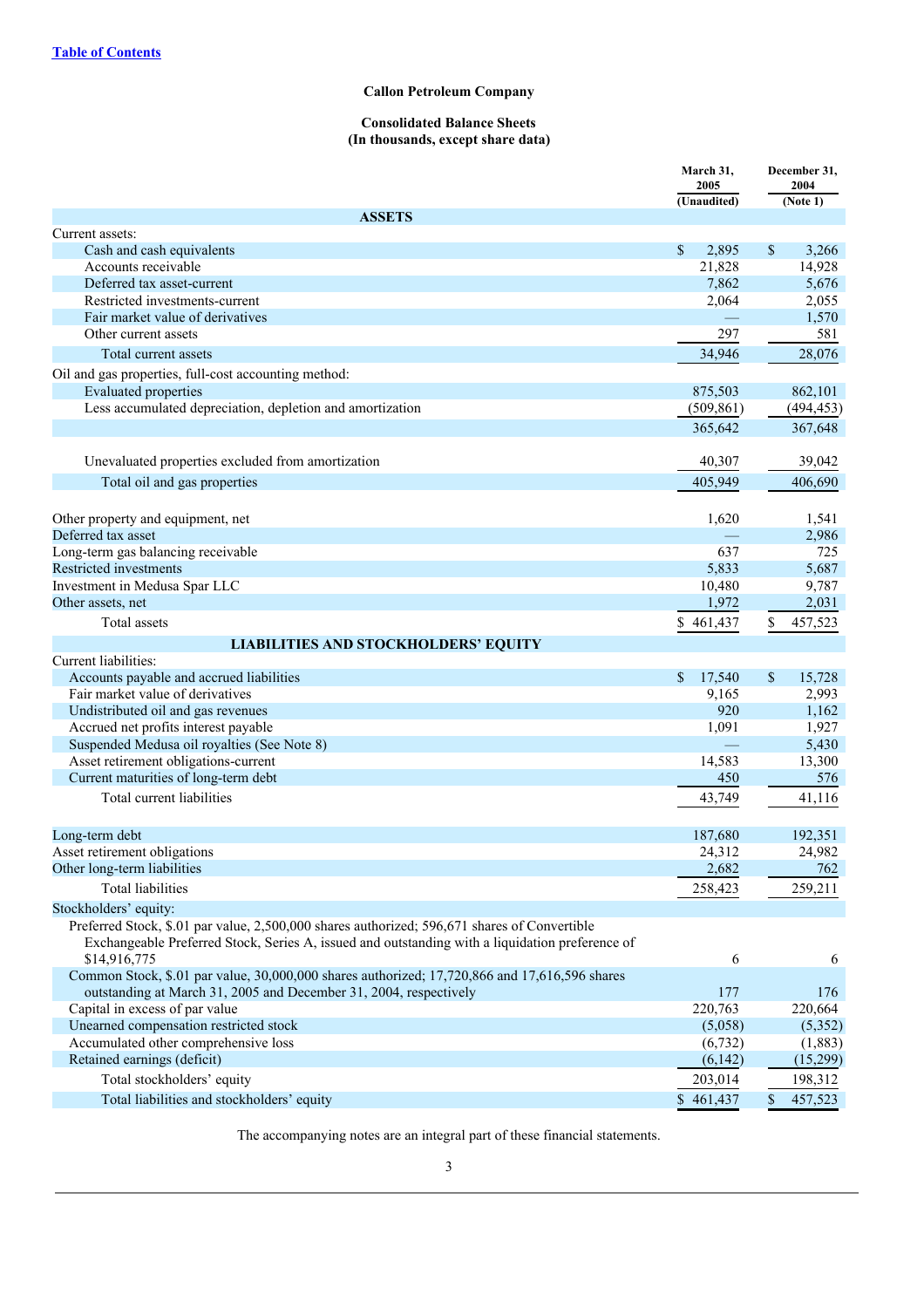## **Callon Petroleum Company**

#### **Consolidated Statements of Operations (Unaudited) (In thousands, except per share amounts)**

|                                          |            | <b>Three Months Ended</b><br>March 31, |
|------------------------------------------|------------|----------------------------------------|
|                                          | 2005       | 2004                                   |
| Operating revenues:                      |            |                                        |
| Oil and gas sales                        | \$43,012   | \$ 31,919                              |
| Operating expenses:                      |            |                                        |
| Lease operating expenses                 | 6,536      | 5,168                                  |
| Depreciation, depletion and amortization | 15,408     | 11,835                                 |
| General and administrative               | 1,694      | 3,793                                  |
| Accretion expense                        | 861        | 816                                    |
| Derivative expense                       | 379        | 76                                     |
| Total operating expenses                 | 24,878     | 21,688                                 |
| Income from operations                   | 18,134     | 10,231                                 |
| Other (income) expenses:                 |            |                                        |
| Interest expense                         | 4,569      | 5,891                                  |
| Other (income) expense                   | (202)      | (86)                                   |
| Loss on early extinguishment of debt     |            | 2,472                                  |
| Total other (income) expenses            | 4,367      | 8,277                                  |
| Income before income taxes               | 13,767     | 1,954                                  |
| Income tax expense                       | 4,818      |                                        |
|                                          |            |                                        |
|                                          |            |                                        |
| Income before Medusa Spar LLC            | 8,949      | 1,954                                  |
| Income from Medusa Spar LLC, net of tax  | 526        | 148                                    |
| Net income                               | 9,475      | 2,102                                  |
| Preferred stock dividends                | 318        | 319                                    |
| Net income available to common shares    | \$9,157    | 1,783<br>\$                            |
| Net income per common share:             |            |                                        |
| <b>Basic</b>                             | \$<br>0.52 | 0.13<br>\$                             |
| Diluted                                  | \$<br>0.46 | \$<br>0.12                             |
|                                          |            |                                        |
| Shares used in computing net income:     |            |                                        |
| <b>Basic</b>                             | 17,671     | 13,819                                 |
| Diluted                                  | 20,678     | 14,646                                 |
|                                          |            |                                        |

The accompanying notes are an integral part of these financial statements.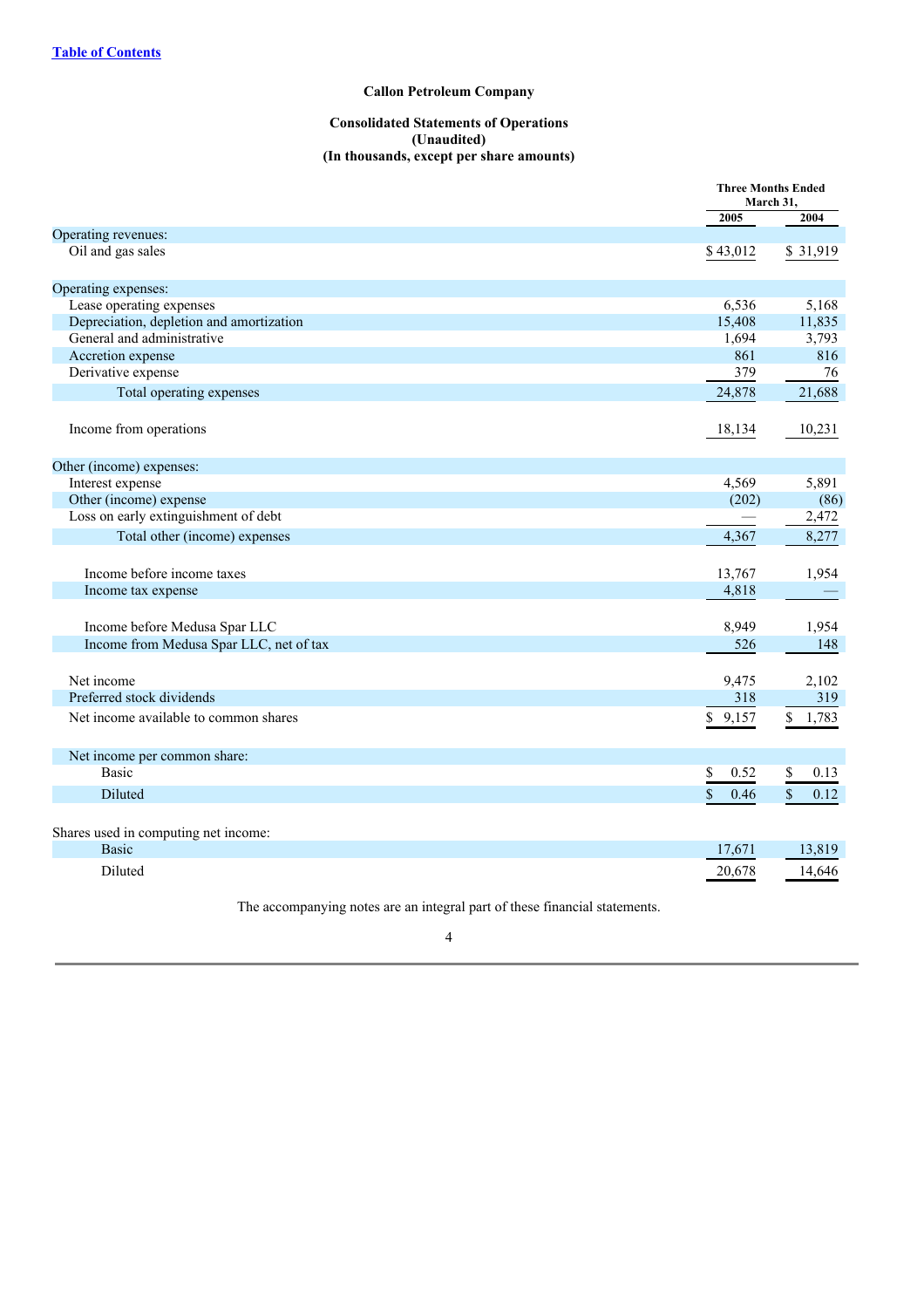## **Callon Petroleum Company**

#### **Consolidated Statements of Cash Flows (Unaudited) (In thousands)**

|                                                                               | <b>Three Months Ended</b> |                   |
|-------------------------------------------------------------------------------|---------------------------|-------------------|
|                                                                               | March 31,<br>2005         | March 31,<br>2004 |
| Cash flows from operating activities:                                         |                           |                   |
| Net income                                                                    | 9,475<br>\$               | 2,102<br>\$       |
| Adjustments to reconcile net income to cash provided by operating activities: |                           |                   |
| Depreciation, depletion and amortization                                      | 15,543                    | 12,032            |
| Accretion expense                                                             | 861                       | 816               |
| Amortization of deferred financing costs                                      | 490                       | 495               |
| Non-cash loss on extinguishment of debt                                       |                           | 2,378             |
| Non-cash derivative expense                                                   | 379                       |                   |
| Income from investment in Medusa Spar, LLC                                    | (526)                     | (148)             |
| Deferred income tax expense                                                   | 4,818                     |                   |
| Non-cash charge related to compensation plans                                 | 374                       | 224               |
| Changes in current assets and liabilities:                                    |                           |                   |
| Accounts receivable                                                           | (6,965)                   | (3,561)           |
| Other current assets                                                          | 265                       | 901               |
| Current liabilities                                                           | (3,334)                   | 2,585             |
| Change in gas balancing receivable                                            | 88                        | 360               |
| Change in gas balancing payable                                               | (68)                      | 46                |
| Change in other long-term liabilities                                         | $\overline{4}$            | -1                |
| Change in other assets, net                                                   | (73)                      | (328)             |
| Cash provided by operating activities                                         | 21,331                    | 17,903            |
| Cash flows from investing activities:                                         |                           |                   |
| Capital expenditures                                                          | (16,206)                  | (14,085)          |
| Distribution from Medusa Spar, LLC                                            | 116                       |                   |
| Cash used by investing activities                                             | (16,090)                  | (14,085)          |
| Cash flows from financing activities:                                         |                           |                   |
| Increase in debt                                                              | 3,000                     | 49,000            |
| Payments on debt                                                              | (8,000)                   | (119, 915)        |
| Restricted cash                                                               |                           | 63,345            |
| Debt issuance cost                                                            |                           | (984)             |
| Issuance of common stock                                                      | $\overline{1}$            |                   |
| Equity issued related to employee stock plans                                 | (87)                      | 93                |
| Capital leases                                                                | (208)                     | (347)             |
| Cash dividends on preferred stock                                             | (318)                     | (319)             |
| Cash used by financing activities                                             | (5,612)                   | (9,127)           |
| Net decrease in cash and cash equivalents                                     | (371)                     | (5,309)           |
| Cash and cash equivalents:                                                    |                           |                   |
| Balance, beginning of period                                                  | 3,266                     | 8.700             |
| Balance, end of period                                                        | 2,895<br>\$               | \$<br>3,391       |
|                                                                               |                           |                   |

The accompanying notes are an integral part of these financial statements.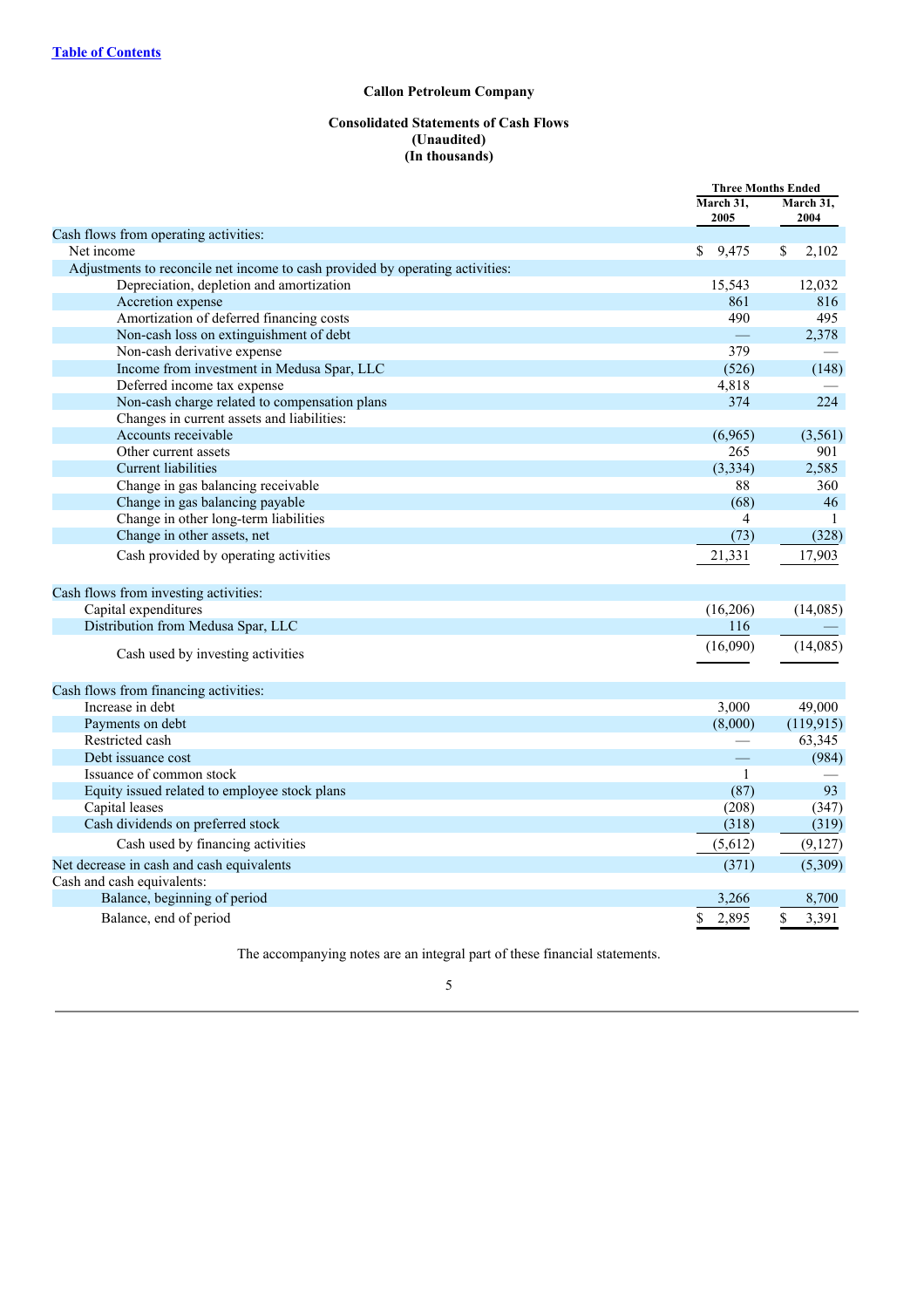#### **CALLON PETROLEUM COMPANY**

#### **NOTES TO CONSOLIDATED FINANCIAL STATEMENTS March 31, 2005**

#### **1. General**

The financial information presented as of any date other than December 31, has been prepared from the books and records of Callon Petroleum Company (the "Company" or "Callon") without audit. Financial information as of December 31, 2004 has been derived from the audited financial statements of the Company, but does not include all disclosures required by US generally accepted accounting principles. In the opinion of management, all adjustments, consisting only of normal recurring adjustments, necessary for the fair presentation of the financial information for the periods indicated, have been included. For further information regarding the Company's accounting policies, refer to the Consolidated Financial Statements and related notes for the year ended December 31, 2004 included in the Company's Annual Report on Form 10-K filed March 10, 2005. The results of operations for the three-month period ended March 31, 2005 are not necessarily indicative of future financial results.

#### **Accounting Pronouncements**

On December 16, 2004, the Financial Accounting Standards Board ("FASB") issued Statement of Financial Accounting Standards No. 123 (revised 2004), ("SFAS 123R") Share-Based Payment, which is a revision of Statement of Financial Accounting Standards No. 123, ("SFAS 123") *Accounting for Stock-Based Compensation*. SFAS 123R supersedes APB Opinion No. 25, *Accounting for Stock Issued to Employees*, and amends Statement of Financial Accounting Standards No. 95, *Statement of Cash Flows*. Generally, the approach in SFAS 123R is similar to the approach described in SFAS 123. However, SFAS 123R requires all share-based payments to employees, including grants of employee stock options, to be recognized in the income statement based on their fair values. Pro forma disclosure is no longer an alternative.

In April 2005, the Securities and Exchange Commission ("SEC") delayed the effective date of SFAS 123R for public companies to no later than the beginning of the first fiscal year beginning after June 15, 2005. Early adoption will be permitted in periods in which financial statements have not yet been issued. SFAS 123R permits public companies to adopt its requirements using one of two methods below:

- A "modified prospective" method in which compensation cost is recognized beginning with the effective date (a) based on the requirements of SFAS 123R for all share-based payments granted after the effective date and (b) based on the requirements of SFAS 123 for all awards granted to employees prior to the effective date of SFAS 123R that remain unvested on the effective date; or
- A "modified retrospective" method which includes the requirements of the modified prospective method described above, but also permits entities to restate based on the amounts previously recognized under SFAS 123 for purposes of pro forma disclosures either (a) all prior periods presented or (b) prior interim periods of the year of adoption.

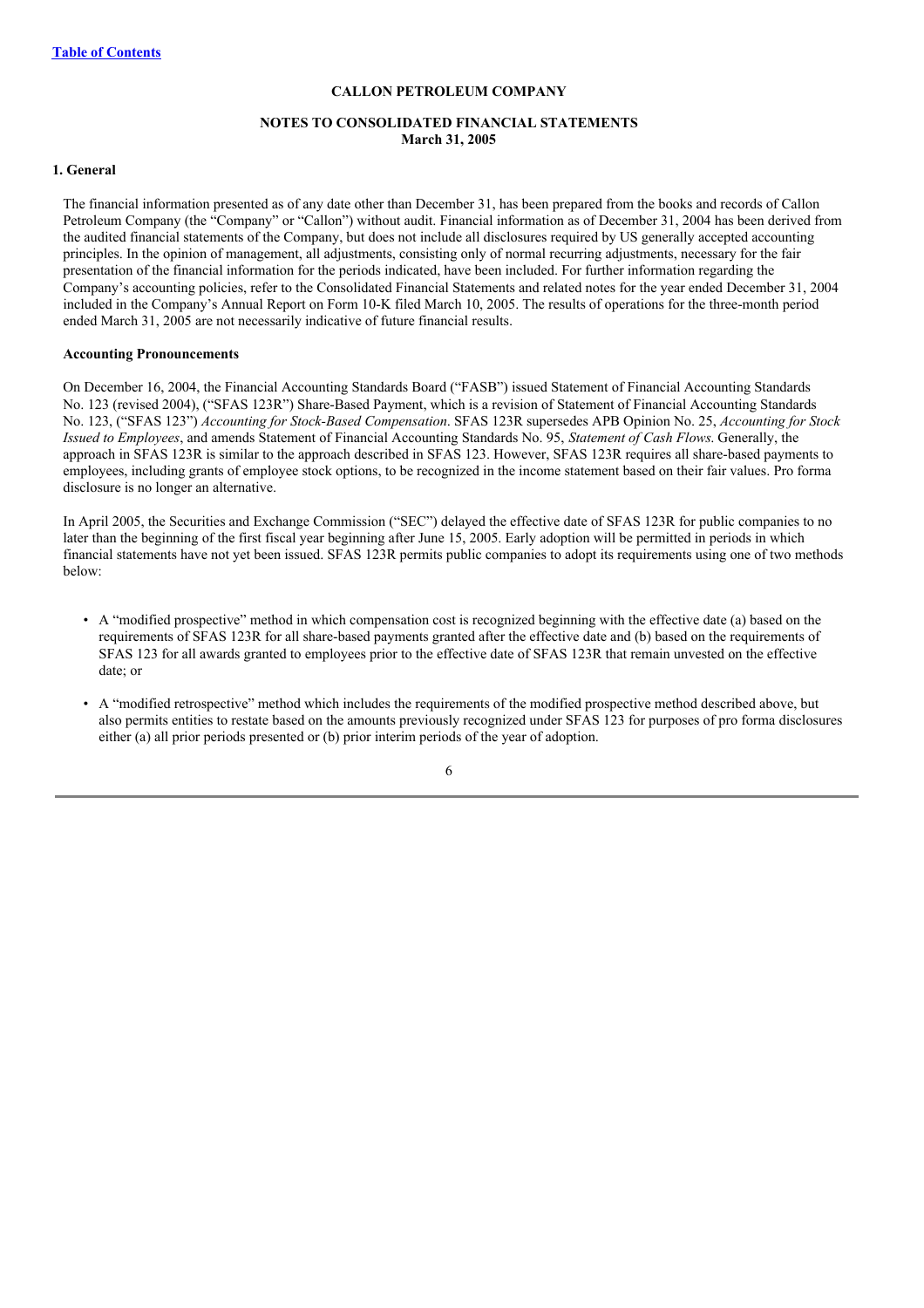As a result of the revised adoption date, the Company expects to adopt SFAS 123R on January 1, 2006 using the modified prospective method.

As permitted by SFAS 123, the Company currently accounts for share-based payments to employees using Opinion 25's intrinsic value method and, as such, generally recognizes no compensation cost for employee stock options. Accordingly, the adoption of SFAS 123R's fair value method could have a significant impact on our result of operations, although it will have no impact on our overall financial position. The impact of adoption of SFAS 123R cannot be predicted at this time because it will depend on levels of sharebased payments granted in the future. However, had we adopted SFAS 123R in prior periods, the impact of that standard would have approximated the impact of SFAS 123 as described in the disclosure of pro forma net income and earnings per share below under Stock-Based Compensation.

In September 2004, the SEC issued Staff Accounting Bulletin ("SAB") No. 106, which expressed the Staff's views regarding the application of Statement of Financial Accounting Standards ("SFAS") No. 143 "Accounting for Asset Retirement Obligations" by oil and gas producing companies following full-cost accounting method. SAB No. 106 specifies that subsequent to the adoption of SFAS No. 143 an oil and gas company following the full-cost method of accounting should include assets recorded in connection with the recognition of an asset retirement obligation pursuant to SFAS No. 143 as part of the costs subject to the full-cost ceiling limitation. The future cash outflows associated with settling the recorded asset retirement obligations should be excluded from the computation of the present value of estimated future net revenues used in applying the ceiling test. The Company adopted the provisions of SAB No. 106 in the first quarter of 2005, which had no impact on the Company's results of operations or financial position.

#### **Stock-Based Compensation**

The Company has various stock plans ("the Plans") under which employees of the Company and its subsidiaries and non-employee members of the Board of Directors of the Company have been or may be granted certain equity compensation. The Company has compensatory stock option plans in place whereby participants have been or may be granted rights to purchase shares of common stock of Callon. The Company accounts for stock-based compensation in accordance with APB Opinion No. 25.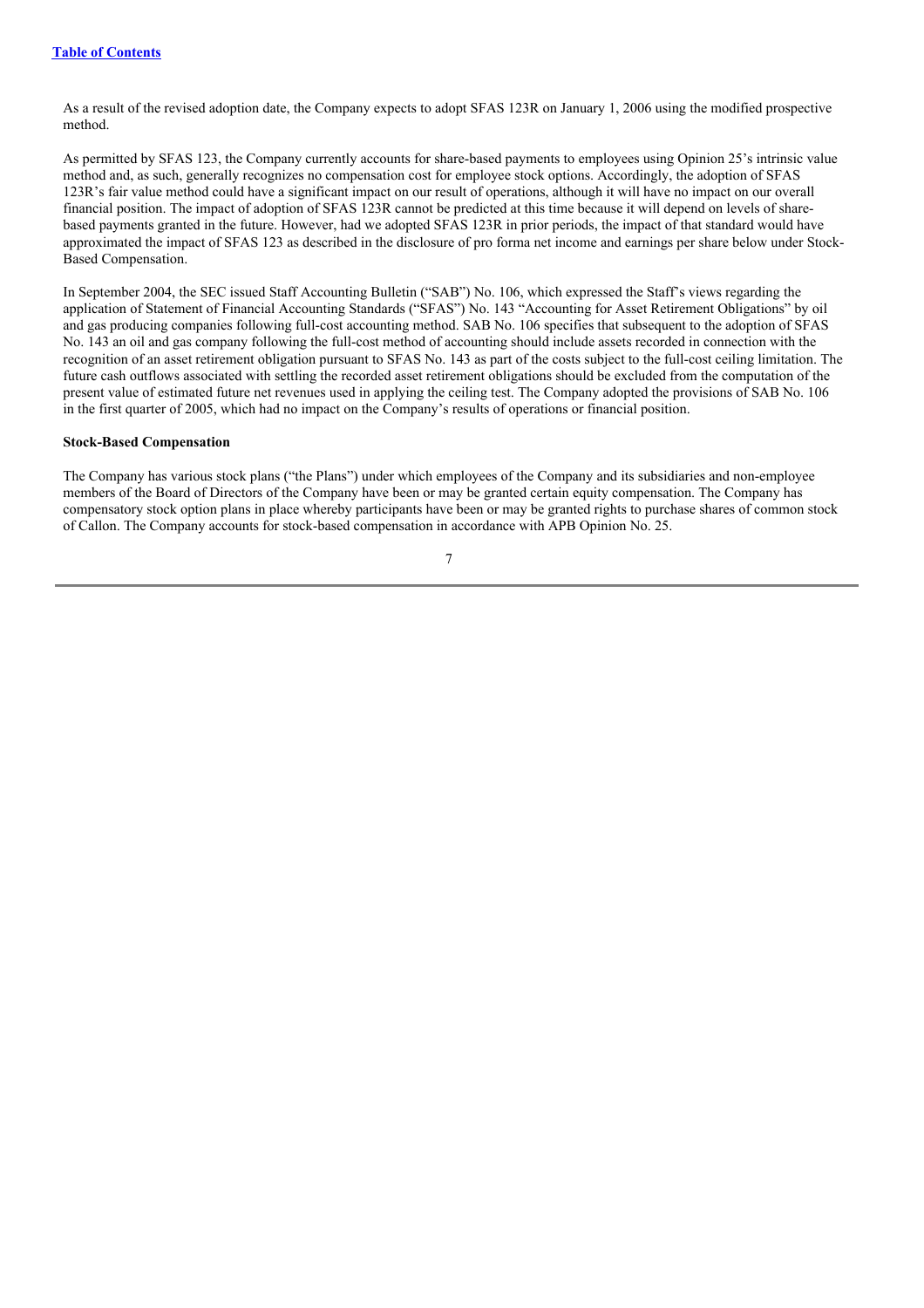The Company's pro forma net income and net income per share of common stock for the three-month periods ended March 31, 2005 and 2004, had compensation costs been recorded using the fair value method in accordance with SFAS No. 123 – "Accounting for Stock-Based Compensation," as amended by SFAS No. 148 – "Accounting for Stock-Based Compensation-Transition and Disclosure – an amendment of SFAS No. 123," are presented below pursuant to the disclosure requirement of SFAS No. 148 (in thousands except per share data):

|                                                                                          | <b>Three Months Ended</b><br>March 31, |         |     |         |
|------------------------------------------------------------------------------------------|----------------------------------------|---------|-----|---------|
|                                                                                          |                                        | 2005    |     | 2004    |
| Net income (loss) available to common- as reported                                       |                                        | \$9,157 |     | \$1,783 |
| Add: Stock-based compensation expense included in net income as reported, net of tax     |                                        | 191     |     |         |
| Deduct: Total stock-based compensation expense under fair value based method, net of tax |                                        | (230)   |     | (34)    |
| Net income (loss) available to common- pro forma                                         |                                        | \$9,118 |     | 1,749   |
| Net income (loss) per share available to common:                                         |                                        |         |     |         |
| Basic-as reported                                                                        |                                        | 0.52    | \$. | 0.13    |
| Basic-pro forma                                                                          |                                        | 0.52    | S.  | 0.13    |
|                                                                                          |                                        |         |     |         |
| Diluted-as reported                                                                      |                                        | 0.46    |     | 0.12    |
| Diluted-pro forma                                                                        |                                        | 0.46    |     | 0.12    |

#### **2. Per Share Amounts**

Basic net income or loss per common share was computed by dividing net income or loss by the weighted average number of shares of common stock outstanding during the period. Diluted net income or loss per common share was determined on a weighted average basis using common shares issued and outstanding adjusted for the effect of common stock equivalents computed using the treasury stock method and the effect of the convertible preferred stock (if dilutive). The conversion of the preferred stock was not included in the calculation for the three-month period ended March 31, 2004 due to the antidilutive effect on net income or loss per share.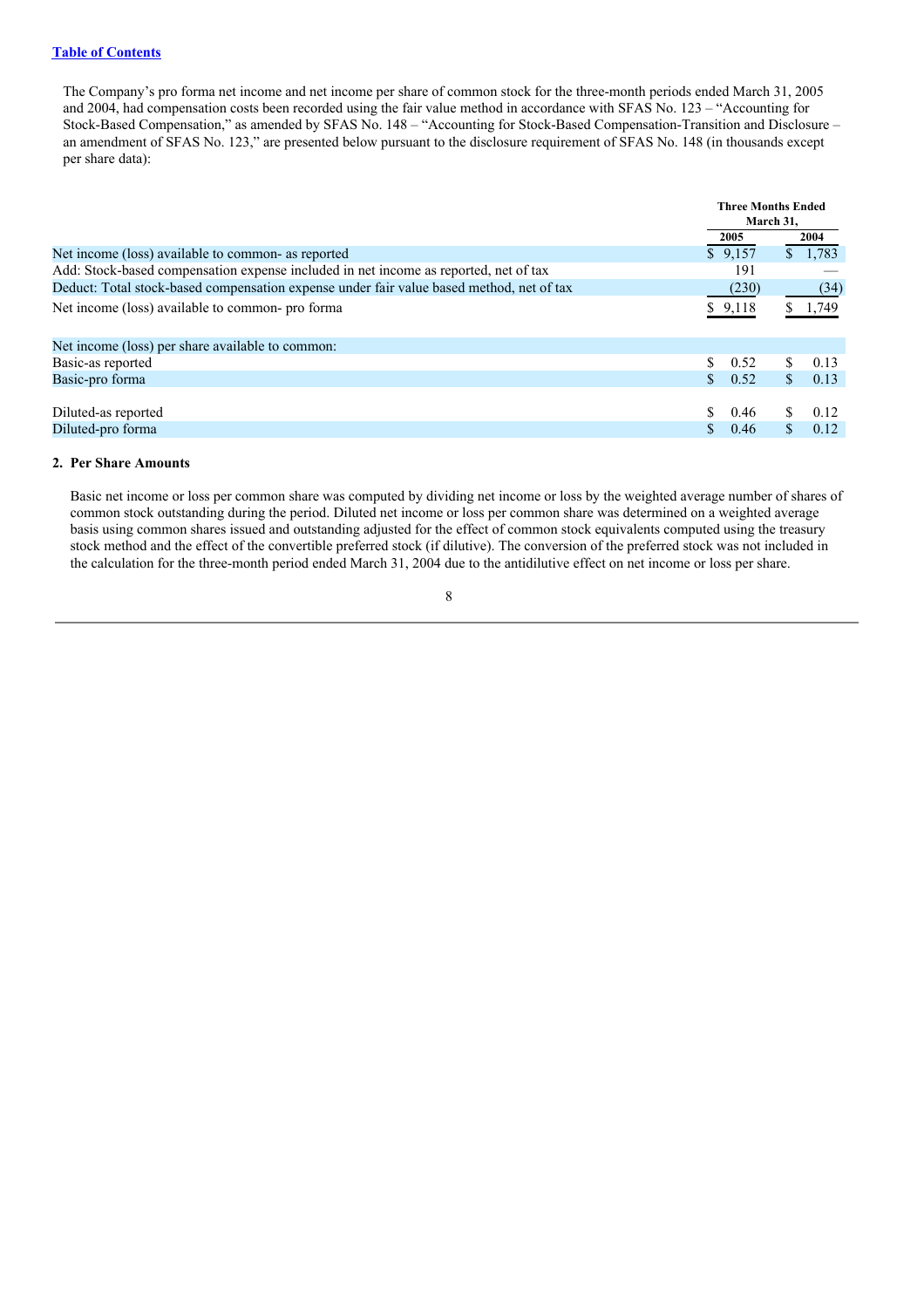A reconciliation of the basic and diluted earnings per share computation is as follows (in thousands, except per share amounts):

|                                                                                                                 | <b>Three Months Ended</b><br>March 31, |         |    |        |
|-----------------------------------------------------------------------------------------------------------------|----------------------------------------|---------|----|--------|
|                                                                                                                 |                                        | 2005    |    | 2004   |
| (a) Net income available to common shares                                                                       |                                        | \$9,157 | S. | 1,783  |
| Preferred dividends assuming conversion of preferred stock (if dilutive)                                        |                                        | 318     |    |        |
| (b) Income available to common shares assuming conversion of preferred stock (if dilutive)                      |                                        | \$9,475 |    | 1,783  |
| (c) Weighted average shares outstanding                                                                         |                                        | 17.671  |    | 13,819 |
| Dilutive impact of stock options                                                                                |                                        | 315     |    | 131    |
| Dilutive impact of warrants                                                                                     |                                        | 1,267   |    | 424    |
| Dilutive impact of restricted stock                                                                             |                                        | 69      |    | 272    |
| Convertible preferred stock (if dilutive)                                                                       |                                        | 1,356   |    |        |
| (d) Total diluted shares                                                                                        |                                        | 20,678  |    | 14,646 |
| Basic income (loss) per share $(a, c)$                                                                          |                                        | 0.52    |    | 0.13   |
| Diluted income (loss) per share $(b,d)$                                                                         |                                        | 0.46    | S. | 0.12   |
| Stock options and warrants excluded due to the exercise price being greater than the stock price (in thousands) |                                        | 25      |    | 4,475  |

#### **3. Derivatives**

The Company periodically uses derivative financial instruments to manage oil and gas price risk. Settlements of gains and losses on commodity price contracts are generally based upon the difference between the contract price or prices specified in the derivative instrument and a NYMEX price or other cash or futures index price.

The Company's derivative contracts that are accounted for as cash flow hedges under Statement of Financial Accounting Standards No. 133, Accounting for Derivative Instruments and Hedging Activities, ("SFAS No. 133") are recorded at fair market value and the changes in fair value are recorded through other comprehensive income (loss), net of tax, in stockholders' equity. The cash settlements on these contracts are recorded as an increase or decrease in oil and gas sales. Cash settlements on the derivative contracts for the three-month periods ended March 31, 2005 and 2004 resulted in a reduction of oil and gas sales of \$2.9 million and \$649,000, respectively.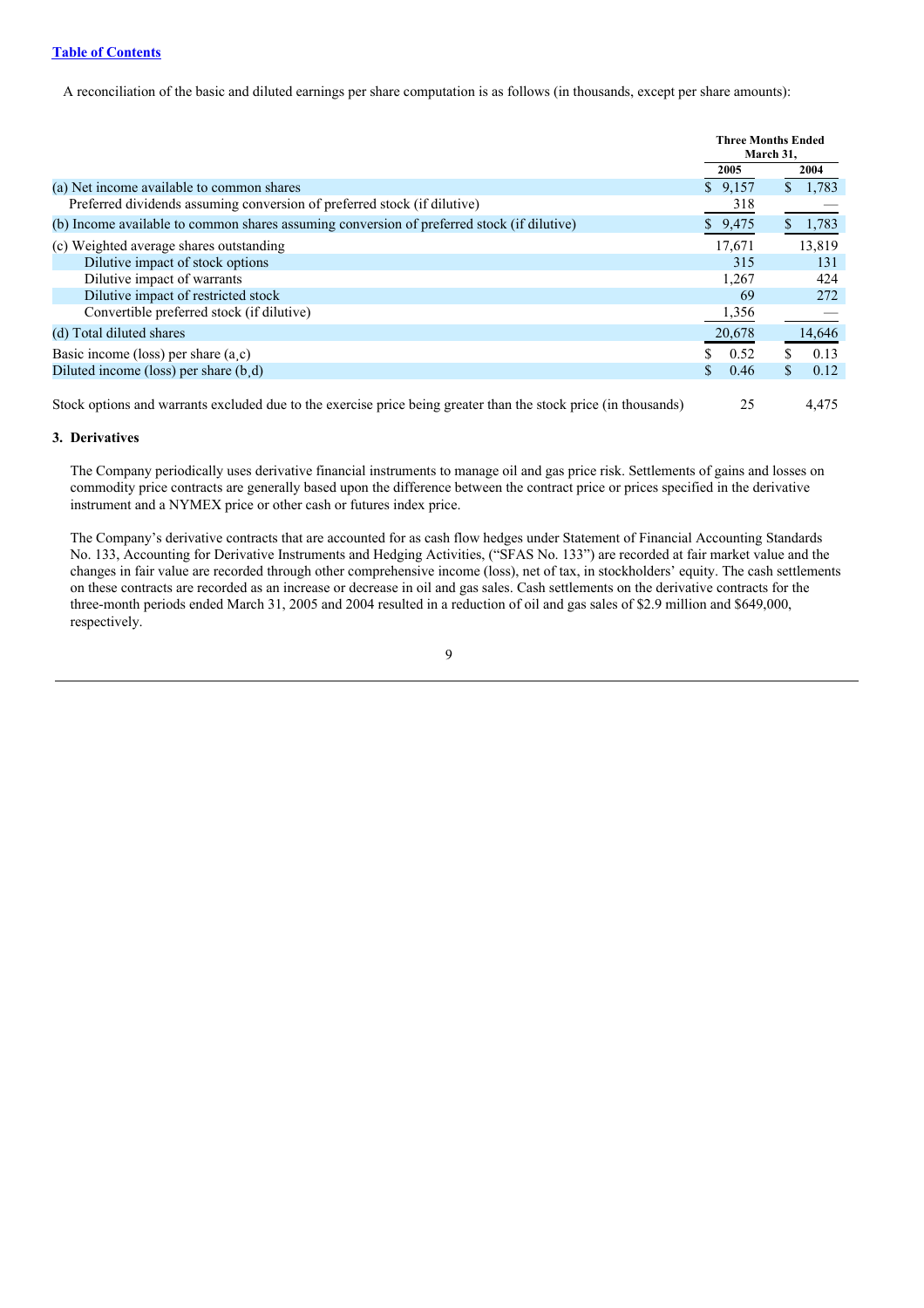The changes in fair value of the Company's derivative contracts that are not designated as effective cash flow hedges are recorded through the statement of operations as derivative expense. In addition, the change in fair value relating to the ineffective portion of cash flow hedges is recorded as derivative expense. The following table summarizes derivative expense for the periods presented (in thousands):

|                                                                    |      | March 31. |      |  |
|--------------------------------------------------------------------|------|-----------|------|--|
|                                                                    | 2005 |           | 2004 |  |
| Amortization of premiums included in derivative expense            | 379  |           |      |  |
| Non-designated derivative contracts included in derivative expense |      |           | 76   |  |
|                                                                    |      | 379       | 76   |  |

The fair value of all the oil and gas derivative contracts at March 31, 2005 was a current liability of \$9.2 million.

Listed in the table below are the outstanding derivative contracts as of March 31, 2005:

Swaps

| Product | Volumes per<br>Month | Ouantity<br>$T_{VDE}$ | Average<br>Price  | Period      |
|---------|----------------------|-----------------------|-------------------|-------------|
| Oil     | 15,000               | <b>Bbls</b>           | 55.00<br><u>ጥ</u> | 07/05-06/06 |

**Puts** 

| Product         | Volumes per<br>Month | Ouantity<br>Type | Average<br>Price | Period          |
|-----------------|----------------------|------------------|------------------|-----------------|
| O <sub>il</sub> | 50,000               | <b>Bbls</b>      | \$35.00          | $04/05 - 06/05$ |
| Oil             | 7.000                | <b>Bbls</b>      | \$35.00          | $04/05 - 12/05$ |
| Natural Gas     | 390,000              | <b>MMBtu</b>     | S.<br>5.00       | $04/05 - 10/05$ |
| Natural Gas     | 100,000              | <b>MMBtu</b>     | S<br>5.00        | $04/05 - 12/05$ |

Collars

|             | Volumes per | Quantity     | Average<br>Floor | Average<br>Ceiling |                 |
|-------------|-------------|--------------|------------------|--------------------|-----------------|
| Product     | Month       | Type         | Price            | Price              | Period          |
| Oil         | 30,000      | <b>Bbls</b>  | \$32.50          | \$40.00            | $04/05 - 12/05$ |
| Oil         | 15,000      | <b>Bbls</b>  | \$35.00          | \$43.50            | $04/05 - 12/05$ |
| Oil         | 15,278      | <b>Bbls</b>  | \$40.00          | \$50.00            | $04/05 - 12/05$ |
| Oil         | 15,000      | <b>Bbls</b>  | \$40.00          | \$54.00            | $07/05 - 12/05$ |
| Natural Gas | 300,000     | <b>MMBtu</b> | 5.50<br>S.       | 7.75<br>S.         | $04/05 - 10/05$ |
|             | 10          |              |                  |                    |                 |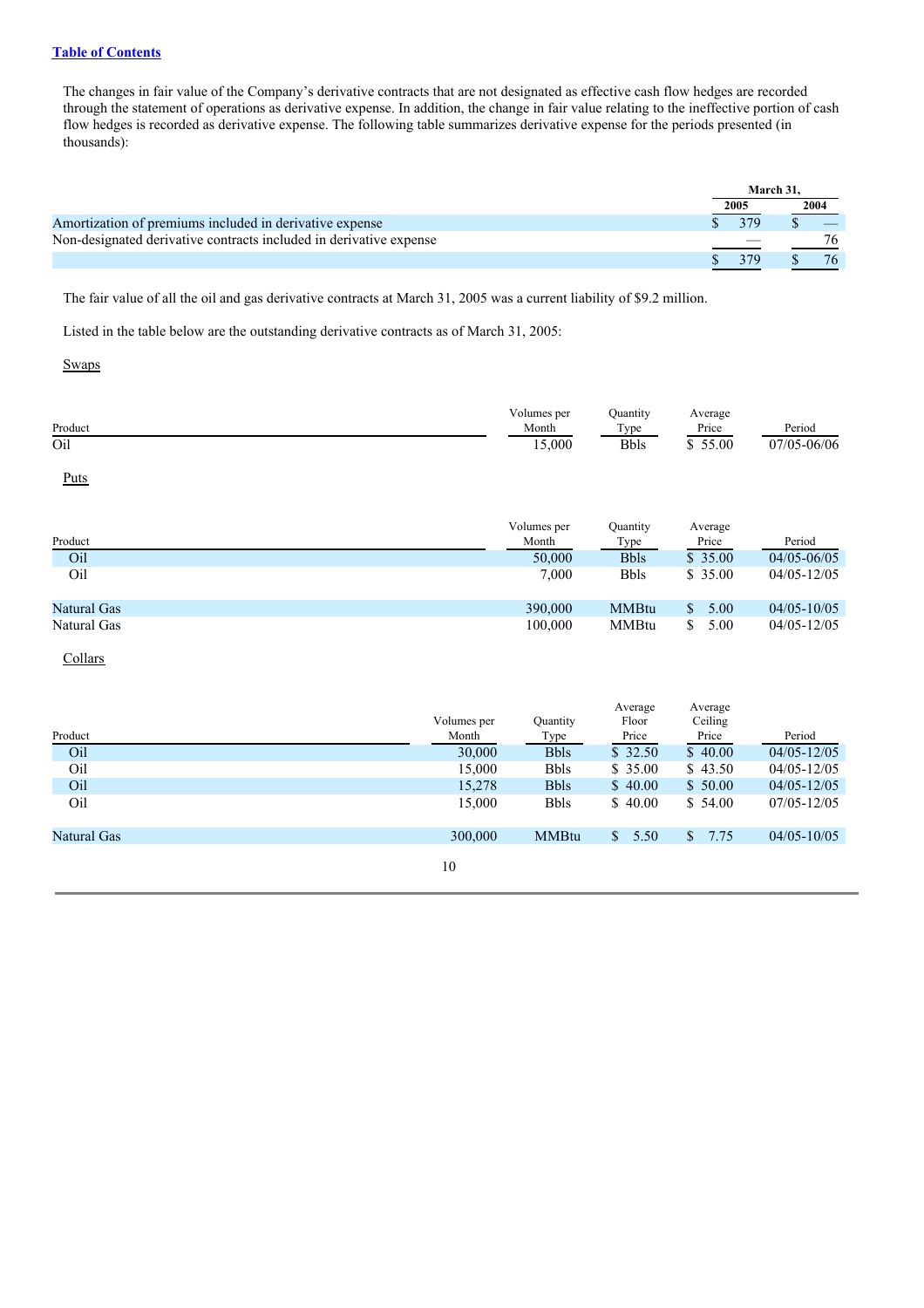#### **4. Long-Term Debt**

Long-term debt consisted of the following at:

|                                                        | March 31,<br>2005 | December 31,<br>2004<br>(In thousands) |
|--------------------------------------------------------|-------------------|----------------------------------------|
| Senior Secured Credit Facility (matures July 31, 2007) | __                | 5,000<br>S.                            |
| 9.75% Senior Notes (due 2010) net of discount          | 186,627           | 186.216                                |
| Capital lease                                          | 1,503             | 1,711                                  |
| Total debt                                             | 188,130           | 192,927                                |
| Less current portion:                                  |                   |                                        |
| Capital lease                                          | 450               | 576                                    |
| Long-term debt                                         | \$187,680         | 192,351                                |

On June 15, 2004, the Company closed on a three-year senior secured credit facility underwritten by Union Bank of California, N.A. The credit facility had an initial borrowing base of \$60 million, which subsequent to the first quarter was increased to \$70 million. The borrowing base is reviewed and adjusted semi-annually and can be increased to a maximum of \$175 million. Borrowings under the credit facility are secured by mortgages covering the Company's five largest fields. As of March 31, 2005 there were no borrowings outstanding under the facility; however, Callon had an aggregate of \$1.5 million in outstanding letters of credit issued under the credit facility. These letters of credit secure obligations under the outstanding hedging contracts described in Note 3 to the Consolidated Financial Statements. The outstanding letters of credit reduce the amount available for borrowings under the credit facility. As a result, \$58.5 million was available for future borrowings under the credit facility as of March 31, 2005.

As a result of refinancing a portion of the Company's debt in the first quarter of 2004, a loss on early extinguishment of debt in the amount of \$2.5 million was recognized. See Note 5 of Callon's Consolidated Financial Statements for the year ended December 31, 2004 included in the Company's Annual Report on Form 10-K filed March 10, 2005 for a more detailed description of the Company's long-term debt.

Certain of the Company's subsidiaries guarantee the Company's obligations under the \$200 million 9.75% senior notes due 2010. The subsidiary guarantors are 100% owned, all of the guarantees are full and unconditional and joint and several, the parent company has no independent assets or operations and any subsidiaries of the parent company other than the subsidiary guarantors are minor.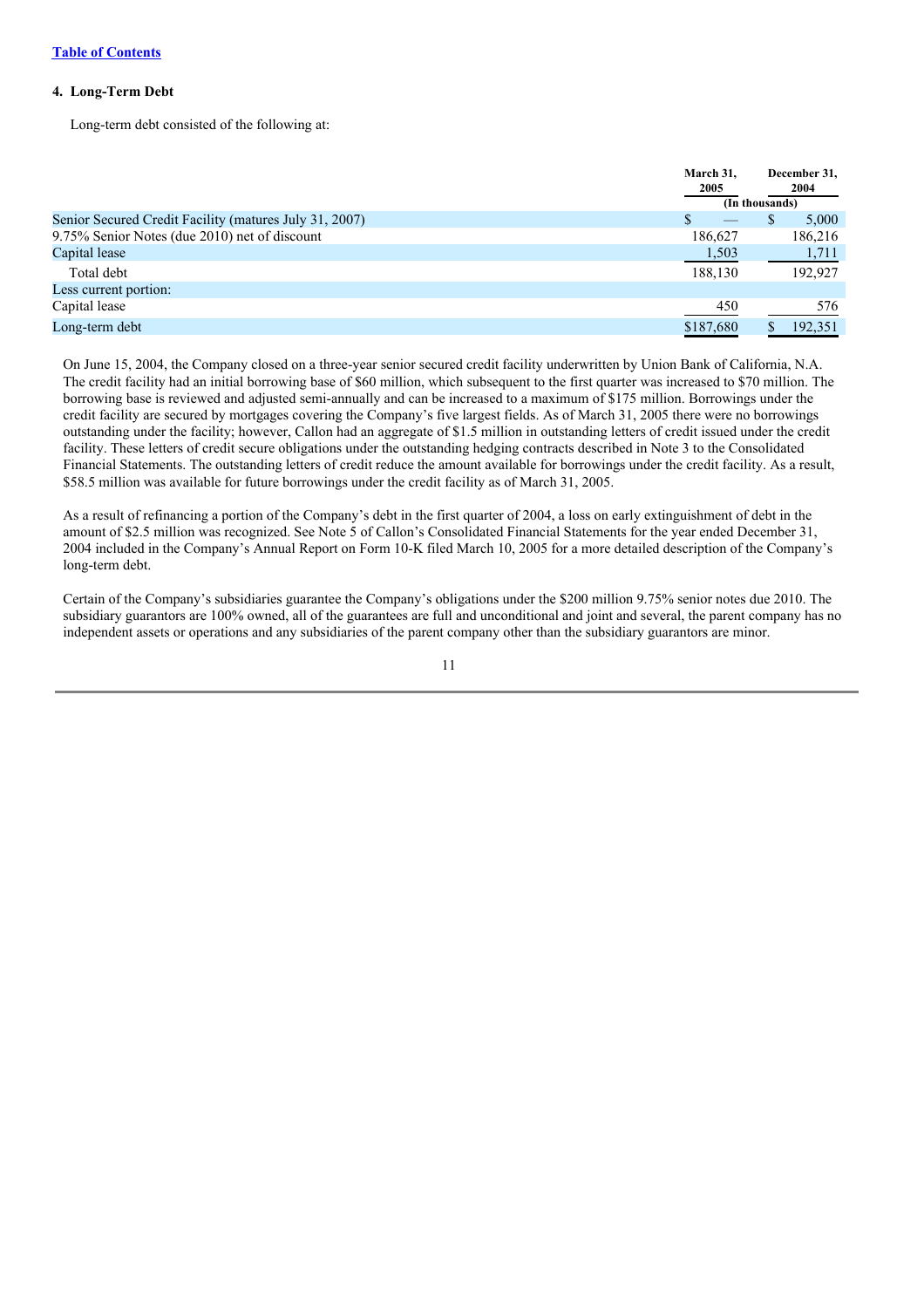#### **5. Income Taxes**

The Company follows the asset and liability method of accounting for deferred income taxes prescribed by SFAS No. 109 "Accounting for Income Taxes". The statement provides for the recognition of a deferred tax asset for deductible temporary timing differences, capital and operating loss carryforwards, statutory depletion carryforward and tax credit carryforwards, net of a "valuation allowance". The valuation allowance is provided for that portion of the asset for which it is deemed more likely than not that it will not be realized.

SFAS 109 provides for the weighing of positive and negative evidence in determining whether it is more likely than not that a deferred tax asset is recoverable. The Company incurred losses in 2002 and 2003 and had losses on an aggregate basis for the three-year period ended December 31, 2003. Because of these cumulative losses the Company established a full valuation allowance of \$11.5 million as of December 31, 2003.

As a result of production from the Company's first two deepwater projects starting in November 2003, as well as refinancing its highest cost debt in 2004, the Company achieved profitable operations and had income on an aggregate basis for the three-year period ended December 31, 2004. Callon also expects 2005 production levels to exceed 2004 levels and expects to utilize most if not all of the deferred tax asset in 2005. As a result, the Company reversed the valuation allowance, which had a balance of \$7.0 million as of December 31, 2004.

During the first quarter of 2004, the Company revised the valuation allowance as a result of current year ordinary income, the impact of which was included in the Company's effective tax rate and resulted in no net income tax expense (benefit) for the period. The Company had income tax expense of \$4.8 million in the first quarter of 2005.

#### **6. Comprehensive Income**

A summary of the Company's comprehensive income (loss) is detailed below (in thousands):

|                                              | <b>Three Months Ended</b><br>March 31, |         |
|----------------------------------------------|----------------------------------------|---------|
|                                              | 2005                                   | 2004    |
| Net income                                   | \$9,475                                | \$2,102 |
| Other comprehensive income (loss):           |                                        |         |
| Change in unrealized derivatives' fair value | (4,849)                                | (3,300) |
| Total comprehensive income (loss)            | \$4,626                                | (1,198) |
|                                              |                                        |         |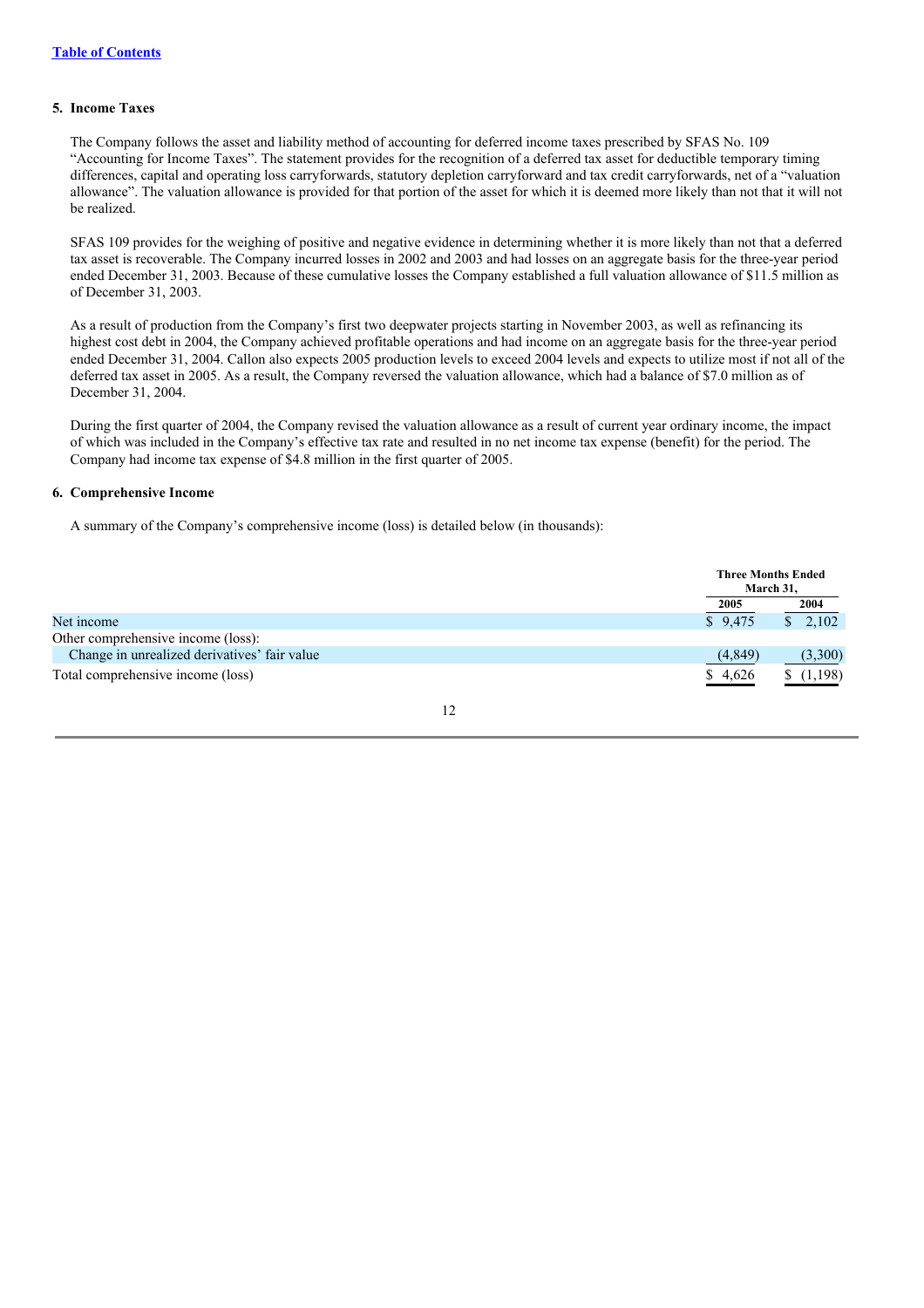## **7. Asset Retirement Obligations**

In June 2001, the FASB issued Statement of Financial Accounting Standards No. 143 ("SFAS 143"), Accounting for Asset Retirement Obligations, effective for fiscal years beginning after June 15, 2002. As more fully discussed in Note 2 to the Consolidated Financial Statements for the year ended December 31, 2004, included in Callon's Annual Report on Form 10-K filed March 10, 2005, SFAS No. 143 essentially requires entities to record the fair value of a liability for legal obligations associated with the retirement of tangible long-lived assets and the associated asset retirement costs. Changes to the present value of the asset retirement obligations due to the passage of time are recorded as accretion expense in the Consolidated Statements of Operations.

Assets, primarily U.S. Government securities, of approximately \$7.9 million at March 31, 2005, are recorded as restricted investments. These assets are held in abandonment trusts dedicated to pay future abandonment costs of oil and gas properties in which the Company has sold a net profits interest. If there is any excess of trust assets over abandonment costs, the excess will be distributed to the net profits interest owners.

The following table summarizes the activity for the Company's asset retirement obligation for the three-month period ended March 31, 2005:

|                                                    | <b>Three Months Ended</b><br>March 31, 2005 |  |
|----------------------------------------------------|---------------------------------------------|--|
| Asset retirement obligation at beginning of period | 38,282                                      |  |
| Accretion expense                                  | 861                                         |  |
| Net profits interest accretion                     | 122                                         |  |
| Liabilities incurred                               | 176                                         |  |
| Liabilities settled                                |                                             |  |
| Revisions to estimate                              | (546)                                       |  |
| Asset retirement obligation at end of period       | 38,895                                      |  |
| Less: current asset retirement obligation          | (14, 583)                                   |  |
| Long-term asset retirement obligation              | 24,312                                      |  |

#### **8. Suspended Medusa Oil Royalties**

In March 2005, pursuant to the Deepwater Royalty Relief Act, the Company was required to retroactively pay royalties for 2004 oil production to the Minerals Management Service ("MMS") on the Medusa deepwater property, which were accrued during 2004, in the amount of \$5.4 million. In addition, the Company is required to make monthly royalty payments in 2005. See Note 7 of Callon's Consolidated Financial Statements for the year ended December 31, 2004 included in the Company's Annual Report on Form 10-K filed March 10, 2005 for a more detailed description of the Deepwater Royalty Relief Act.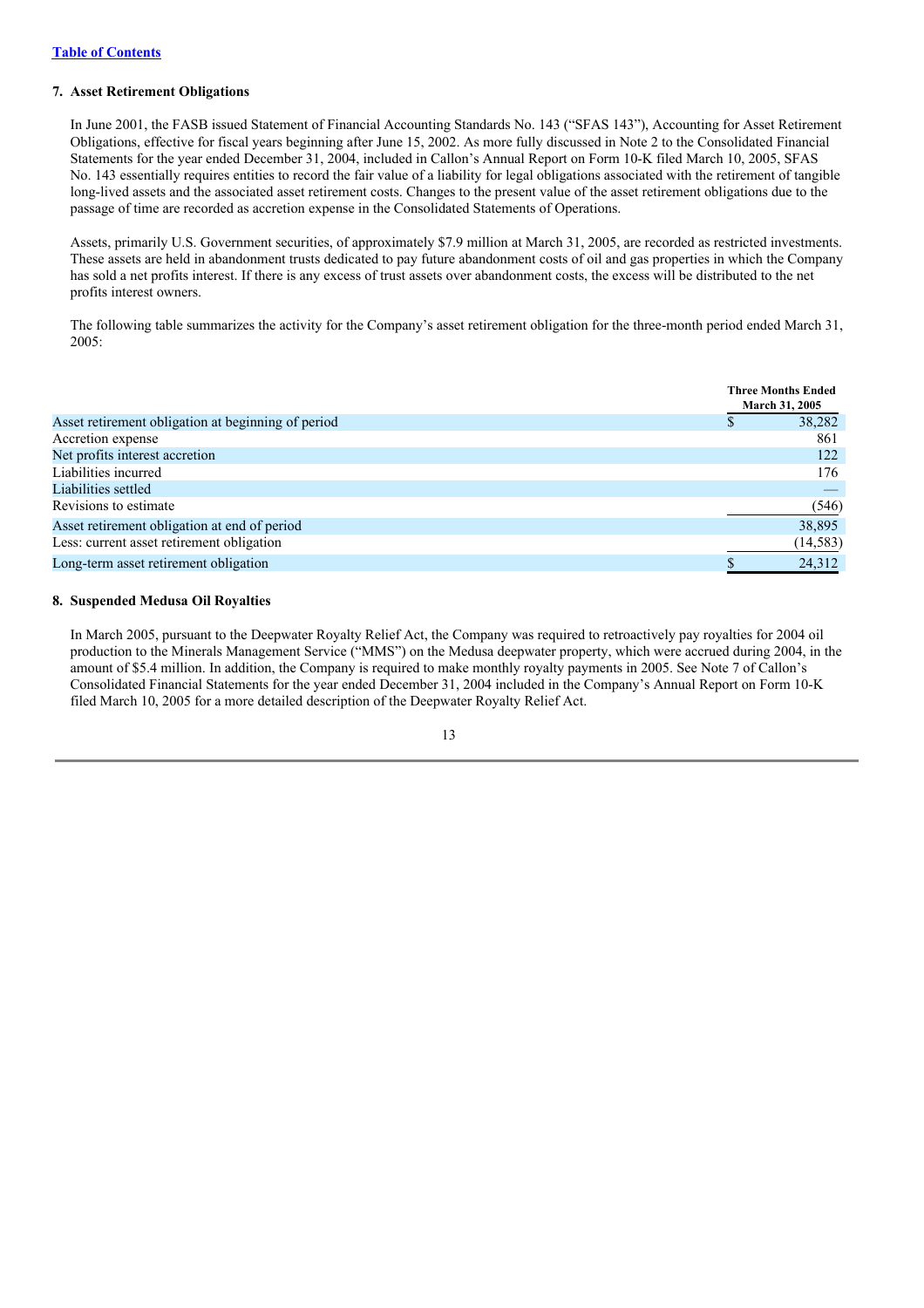#### **Item 2. MANAGEMENT'S DISCUSSION AND ANALYSIS OF FINANCIAL CONDITION AND RESULTS OF OPERATIONS**

#### **Forward-Looking Statements**

This report includes "forward-looking statements" within the meaning of Section 27A of the Securities Act of 1933 and Section 21E of the Securities Exchange Act of 1934. All statements other than statements of historical facts included in this report, including statements regarding the Company's financial position, adequacy of resources, estimated reserve quantities, business strategies, plans, objectives and expectations for future operations and covenant compliance, are forward-looking statements. The Company can give no assurances that the assumptions upon which such forward-looking statements are based will prove to have been correct. Important factors that could cause actual results to differ materially from the Company's expectations ("Cautionary Statements") are disclosed, in the section entitled "Risk Factors" included in the Company's Annual Report on Form 10-K for the Company's most recent fiscal year, elsewhere in this report and from time to time in other filings made by the Company with the Securities and Exchange Commission. All subsequent written and oral forward-looking statements attributable to the Company or persons acting on its behalf are expressly qualified by the Cautionary **Statements** 

#### **General**

The Company's revenues, profitability, future growth and the carrying value of its oil and gas properties are substantially dependent on prevailing prices of oil and gas, its ability to find, develop and acquire additional oil and gas reserves that are economically recoverable and its ability to develop existing proved undeveloped reserves. The Company's ability to maintain or increase its borrowing capacity and to obtain additional capital on attractive terms is also influenced by oil and gas prices. Prices for oil and gas are subject to large fluctuations in response to relatively minor changes in the supply of and demand for oil and gas, market uncertainty and a variety of additional factors beyond the control of the Company. These factors include weather conditions in the United States, the condition of the United States economy, the actions of the Organization of Petroleum Exporting Countries, governmental regulations, political stability in the Middle East and elsewhere, the foreign supply of oil and gas, the price of foreign imports and the availability of alternate fuel sources. Any substantial and extended decline in the price of oil or gas would have an adverse effect on the Company's carrying value of its proved reserves, borrowing capacity, revenues, profitability and cash flows from operations. The Company uses derivative financial instruments for price protection purposes on a limited amount of its future production but does not use derivative financial instruments for trading purposes. As of March 31, 2005, the Company had over 60% on an equivalent basis of its remaining 2005 production hedged.

The following discussion is intended to assist in an understanding of the Company's historical financial positions and results of operations. The Company's historical financial statements and notes thereto included elsewhere in this quarterly report contain detailed information that should be referred to in conjunction with the following discussion.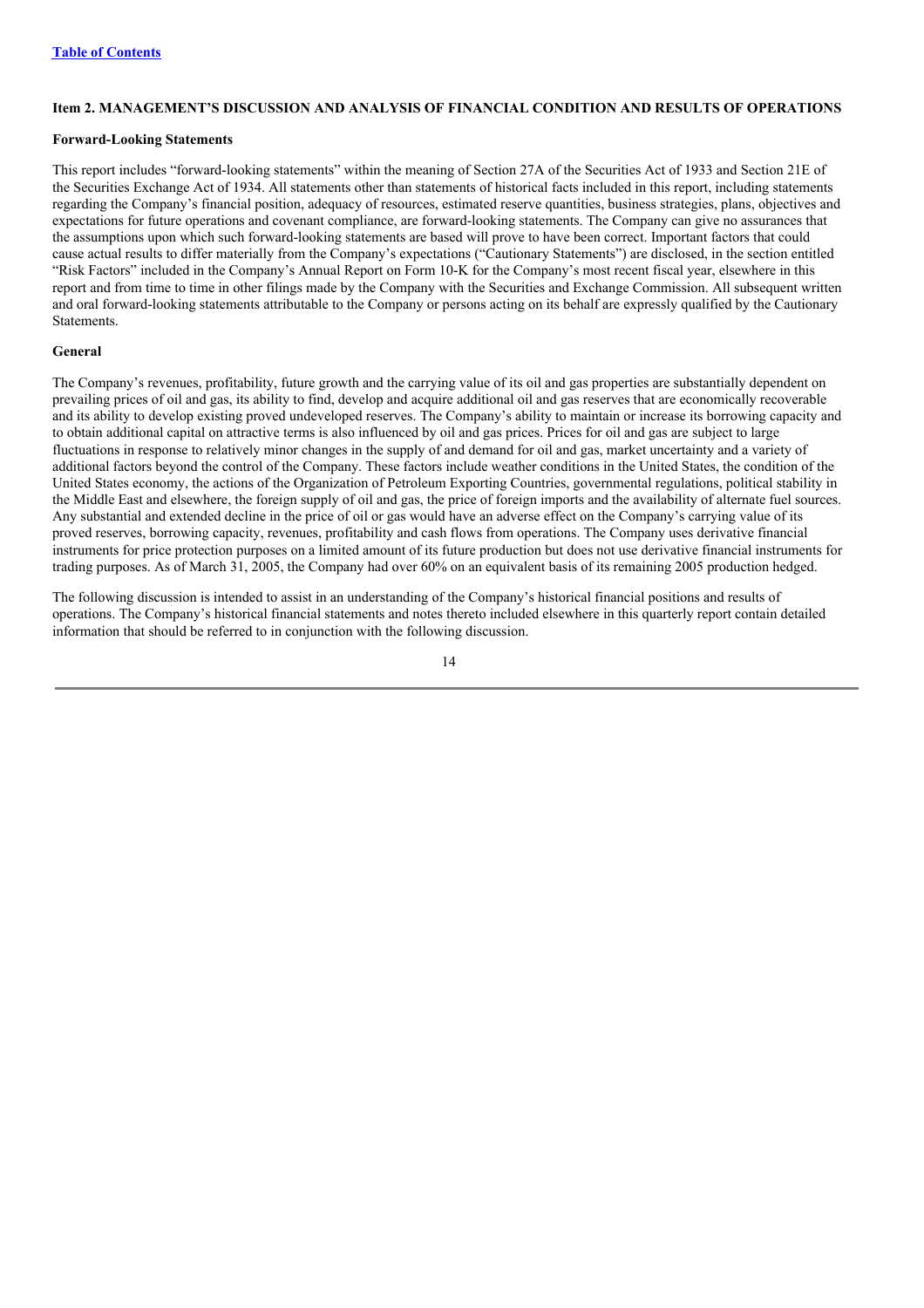#### **Liquidity and Capital Resources**

Our primary sources of capital are cash flows from operations, borrowings from financial institutions and the sale of debt and equity securities. On March 31, 2005, we had net cash and cash equivalents of \$2.9 million and \$58.5 million of availability under our senior secured credit facility. Cash provided from operating activities during the three-month period ended March 31, 2005 totaled \$21.3 million. Cash provided by operating activities for 2005 has increased compared to 2004 due to higher production as well as increased prices. Net capital expenditures from the cash flow statement for the three-month period ended March 31, 2005 totaled \$16.2 million. Dividends paid on preferred stock were \$318,000.

On June 15, 2004, we closed on a three-year senior secured credit facility underwritten by Union Bank of California, N.A. The credit facility had an initial borrowing base of \$60 million, which subsequent to the first quarter was increased to \$70 million. The borrowing base is reviewed and adjusted accordingly semi-annually and can be increased to a maximum of \$175 million. As of March 31, 2005 there were no borrowings outstanding under the facility; however, we had an aggregate of \$1.5 million in outstanding letters of credit issued under the credit facility. These letters of credit secure obligations under the outstanding hedging contracts described in Note 3 to the Consolidated Financial Statements. The outstanding letters of credit reduce the amount available for borrowings under the credit facility. As a result, \$58.5 million was available for future borrowings under the credit facility as of March 31, 2005.

The Indenture governing our 9.75% Senior Notes due 2010, in addition to the senior secured credit facility, contain various covenants, including restrictions on additional indebtedness and payment of cash dividends as well as maintenance of certain financial ratios. We were in compliance with respect to these covenants at March 31, 2005. See Note 5 of the Consolidated Financial Statements for the year ended December 31, 2004 included in our Annual Report on Form 10-K filed March 10, 2005 for a more detailed discussion of long-term debt.

Our capital expenditure plans for 2005, including capitalized interest and general and administrative expenses, will require \$80 million of funding. We anticipate that cash flow generated from operations during 2005 and current availability under our senior secured credit facility, if necessary, will provide the \$95 million of capital necessary to fund these planned capital expenditures as well as our asset retirement obligations. See the Capital Expenditures section below for a more detailed discussion of our capital expenditures for 2005.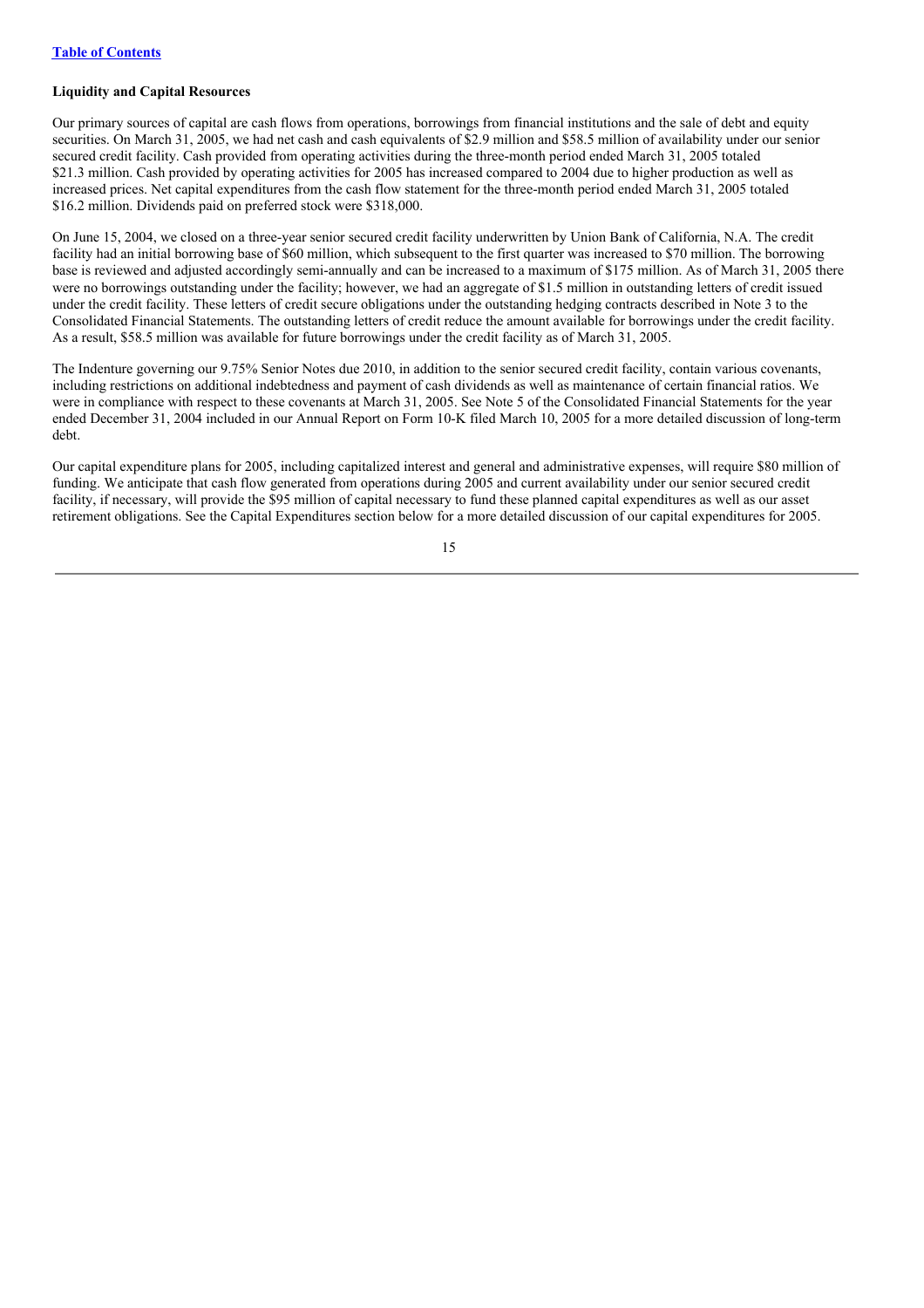The following table describes our outstanding contractual obligations (in thousands) as of March 31, 2005:

| Contractual<br><b>Obligations</b>       | Total     | <b>Less Than</b><br><b>One Year</b> | <b>One-Three</b><br>Years | <b>Four-Five</b><br>Years | <b>After-Five</b><br>Years |
|-----------------------------------------|-----------|-------------------------------------|---------------------------|---------------------------|----------------------------|
| Senior Secured Credit Facility          | __        |                                     |                           |                           |                            |
| 9.75% Senior Notes                      | 200,000   |                                     |                           |                           | 200,000                    |
| Capital Lease (future minimum payments) | 2.254     | 674                                 | 723                       | 448                       | 409                        |
| Throughput Commitments:                 |           |                                     |                           |                           |                            |
| Medusa Spar                             | 16.044    | 4.268                               | 6,748                     | 5,028                     |                            |
| Medusa Oil Pipeline                     | 796       | 242                                 | 280                       | 127                       | 147                        |
|                                         | \$219,094 | 5.184                               | 7.751                     | \$5,603                   | \$200,556                  |

#### **Capital Expenditures**

Capital expenditures from the cash flow statement for exploration and development costs related to oil and gas properties totaled approximately \$16 million in the three months ended March 31, 2005. We incurred approximately \$4 million in the Gulf of Mexico Deepwater Area primarily for the drilling and completion of a development well at North Medusa. Interest of approximately \$1 million and general and administrative costs allocable directly to exploration and development projects of approximately \$2 million were capitalized for the first three months of 2005. Our Gulf of Mexico Shelf Area expenditures account for the remainder of the total capital expended, which includes the drilling of two shelf wells, one of which will be completed by mid-year, the completion of a 2004 shelf well and the rework of two existing shelf wells.

Capital expenditures for the remainder of 2005 are forecast to be approximately \$64 million and include:

- the completion and development of two shelf wells;
- the drilling of a deepwater development well on our deepwater Entrada discovery;
- the non-discretionary drilling of exploratory wells;
- the acquisition of seismic and leases; and
- capitalized interest and general and administrative costs.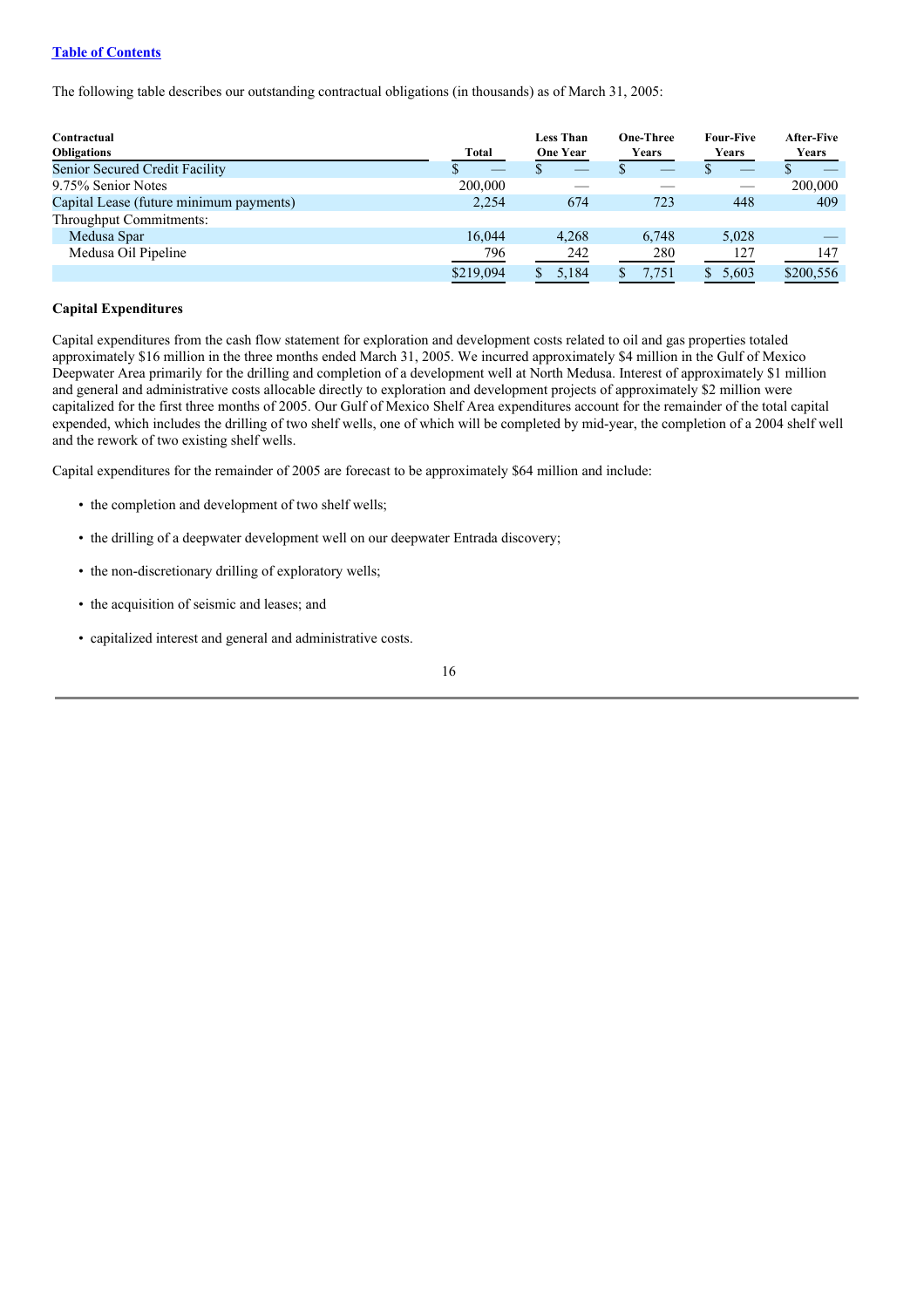#### **Off-Balance Sheet Arrangements**

In December 2003, we announced the formation of a limited liability company, Medusa Spar LLC, which now owns a 75% undivided ownership interest in the deepwater spar production facilities on our Medusa Field in the Gulf of Mexico. We contributed a 15% undivided ownership interest in the production facility to Medusa Spar LLC in return for approximately \$25 million in cash and a 10% ownership interest in the LLC. The LLC will earn a tariff based upon production volume throughput from the Medusa area. We are obligated to process our share of production from the Medusa field and any future discoveries in the area through the Spar production facilities. This arrangement allows us to defer the cost of the Spar production facility over the life of the Medusa field. Our cash proceeds were used to reduce the balance outstanding under our senior secured credit facility. The LLC used the cash proceeds from \$83.7 million of non-recourse financing and a cash contribution by one of the LLC owners to acquire its 75% interest in the Spar. The balance of Medusa Spar LLC is owned by Oceaneering International, Inc. (NYSE:OII) and Murphy Oil Corporation (NYSE:MUR). We are accounting for our 10% ownership interest in the LLC under the equity method.

#### **Income Taxes**

As discussed in Notes 5 of the Consolidated Financial Statements, we established a valuation allowance of \$11.5 million as of December 31, 2003. We achieved profitable operations and had income on an aggregate basis for the three-year period ended December 31, 2004. As a result, we reversed the valuation allowance which had a balance of \$7.0 million as of December 31, 2004.

During the first quarter of 2004, we revised the valuation allowance as a result of current year ordinary income, the impact of which was included in our effective tax rate and resulted in no net income tax expense (benefit) for the period. We had income tax expense of \$4.8 million in the first quarter of 2005.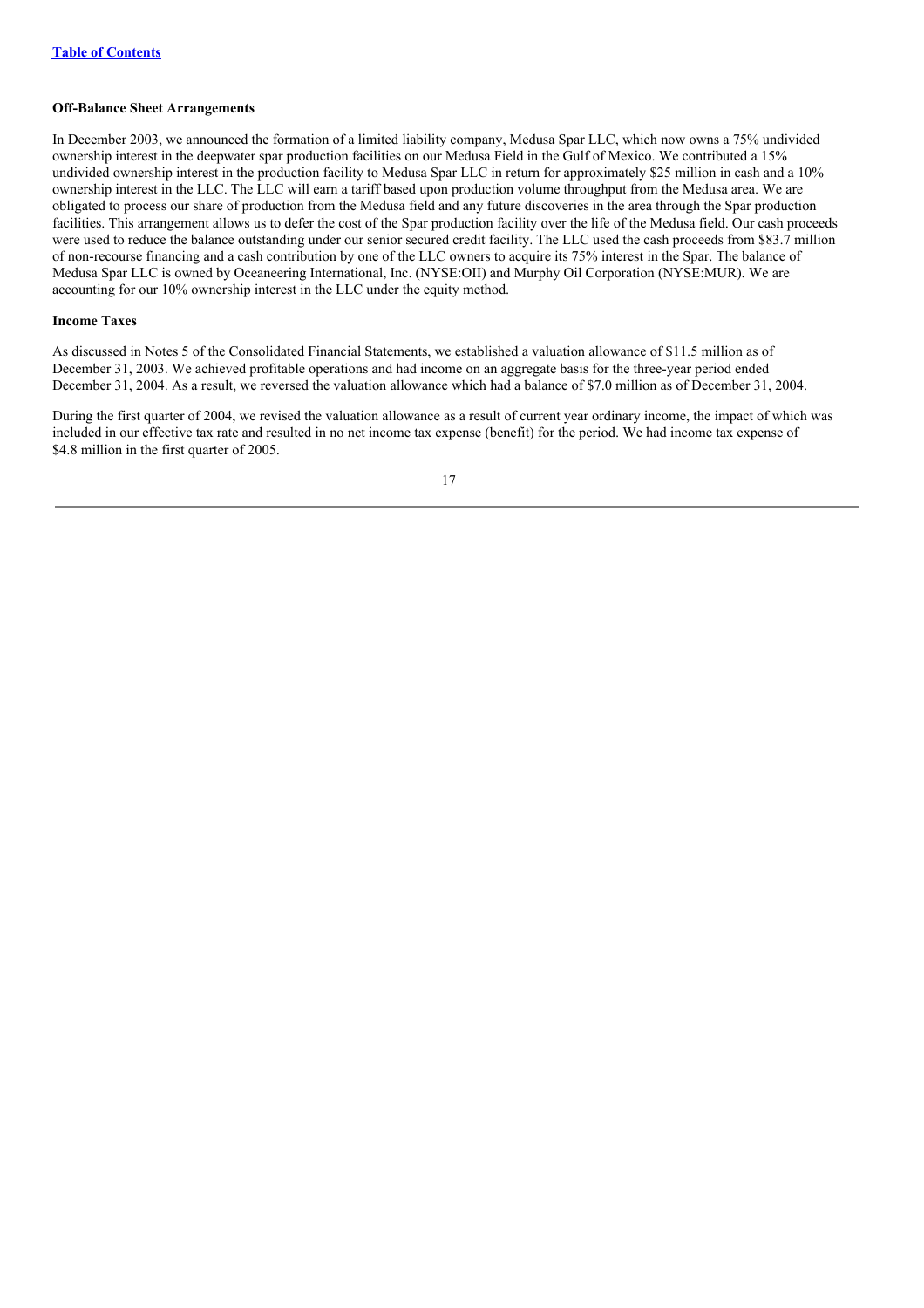## **Results of Operations**

The following table sets forth certain unaudited operating information with respect to the Company's oil and gas operations for the periods indicated:

|                                                                                                                 | <b>Three Months Ended</b><br>March 31, |                            |
|-----------------------------------------------------------------------------------------------------------------|----------------------------------------|----------------------------|
|                                                                                                                 | 2005                                   | 2004                       |
| Net production :                                                                                                |                                        |                            |
| Oil (MBbls)                                                                                                     | 641                                    | 439                        |
| Gas (MMcf)                                                                                                      | 2,748                                  | 3,108                      |
| Total production (MMcfe)                                                                                        | 6,593                                  | 5,743                      |
| Average daily production (MMcfe)                                                                                | 73.3                                   | 63.1                       |
| Average sales price:                                                                                            |                                        |                            |
| Oil (Bbls) (a)                                                                                                  | \$37.46                                | 30.67<br>\$                |
| Gas (Mcf)                                                                                                       | 6.92                                   | 5.94                       |
| Total (Mcfe)                                                                                                    | 6.52                                   | 5.56                       |
| Oil and gas revenues:                                                                                           |                                        |                            |
| Oil revenue                                                                                                     | \$24,009                               | \$13,469                   |
| Gas revenue                                                                                                     | 19,003                                 | 18,450                     |
| Total                                                                                                           | \$43,012                               | \$31,919                   |
|                                                                                                                 |                                        |                            |
| Oil and gas production costs:                                                                                   |                                        |                            |
| Lease operating expense                                                                                         | \$6,536                                | \$5,168                    |
| Additional per Mcfe data:                                                                                       |                                        |                            |
| Sales price                                                                                                     | 6.52<br>\$                             | \$<br>5.56                 |
| Lease operating expense                                                                                         | 0.99                                   | 0.90                       |
| Operating margin                                                                                                | \$<br>5.53                             | \$<br>4.66                 |
|                                                                                                                 |                                        |                            |
| Depletion, depreciation and amortization                                                                        | 2.34<br>\$                             | 2.06<br>\$                 |
| General and administrative (net of management fees)                                                             | $\mathbf{\hat{s}}$<br>0.26             | $\mathbf{\hat{S}}$<br>0.66 |
| (a) Below is a reconciliation of the average NYMEX price to the average realized sales price per barrel of oil: |                                        |                            |
| Average NYMEX oil price                                                                                         | \$49.85                                | \$<br>35.14                |
| Basis differentials and quality adjustments                                                                     | (6.33)                                 | (1.71)                     |
| Transportation                                                                                                  | (1.31)                                 | (1.25)                     |
| Hedging                                                                                                         | (4.75)                                 | (1.51)                     |
| Average realized oil price                                                                                      | \$<br>37.46                            | \$<br>30.67                |
| 18                                                                                                              |                                        |                            |
|                                                                                                                 |                                        |                            |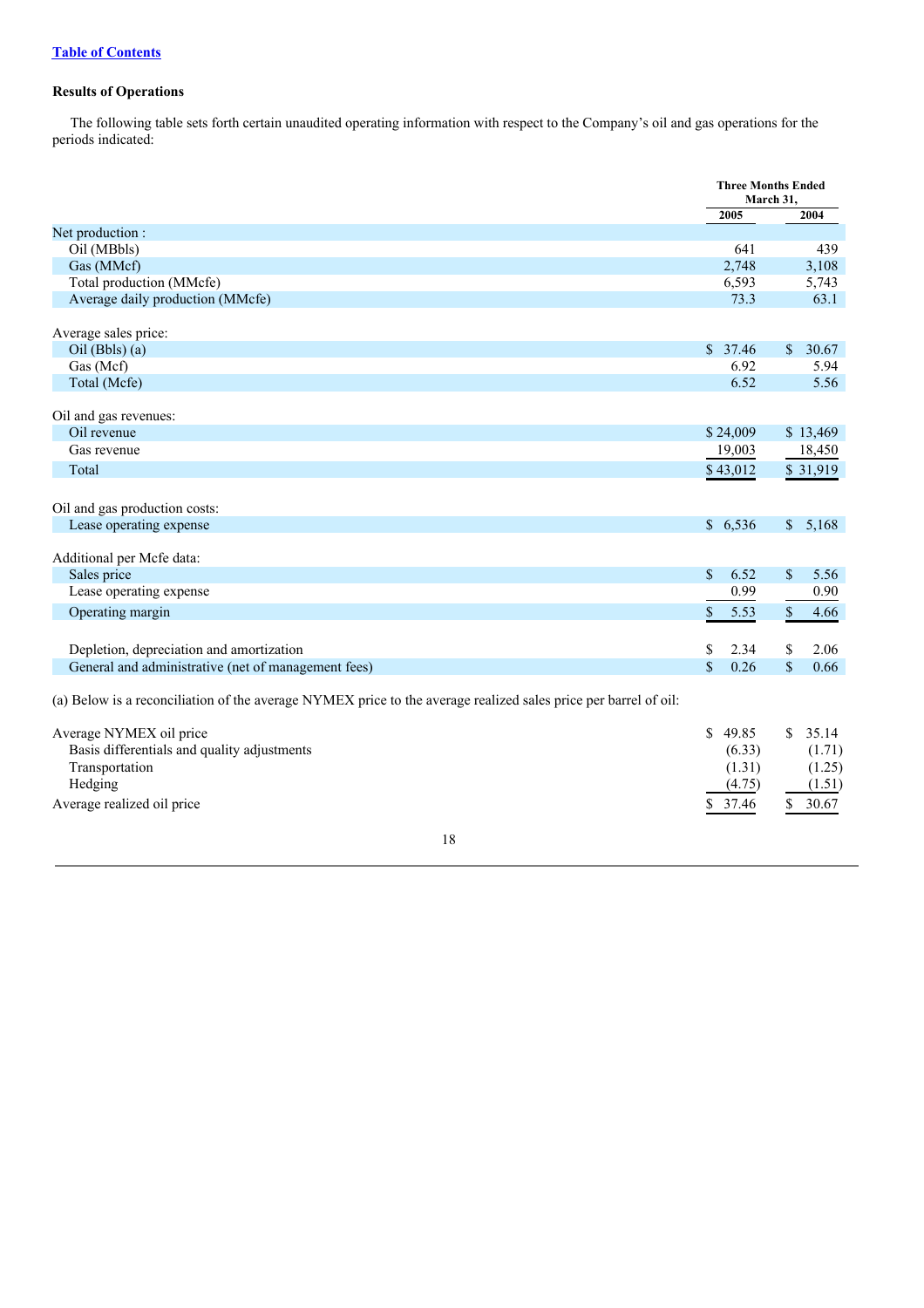## Comparison of Results of Operations for the Three Months Ended March 31, 2005 and the Three Months Ended March 31, 2004.

#### Oil and Gas Production and Revenues

Total oil and gas revenues increased 35% to \$43.0 million in the first quarter of 2005 from \$31.9 million in the first quarter of 2004. The increase was primarily due to higher product prices and higher production from our deepwater property, Medusa. Total production for the first quarter of 2005 increased by 15% versus the first quarter of 2004.

Production from Medusa began late in the fourth quarter of 2003 from one well with five additional wells completed through August 2004. In the first quarter of 2004, there were two wells producing with a third well completed in the middle of March 2004. In the first quarter of 2005, all six wells were producing, which resulted in increased production for the first quarter of 2005 compared to the first quarter of 2004.

Gas production during the first quarter of 2005 totaled 2.7 Bcf and generated \$19.0 million in revenues compared to 3.1 Bcf and \$18.5 million in revenues during the same period in 2004. The average gas price after hedging impact for the first quarter of 2005 was \$6.92 per Mcf compared to \$5.94 per Mcf for the same period last year. The decrease in production was primarily due to normal and expected decline in production from our Mobile area properties and older properties. The decrease was partially offset by higher production from Medusa and production from our new wells at High Island Block 119.

Oil production during the first quarter of 2005 totaled 641,000 barrels and generated \$24.0 million in revenues compared to 439,000 barrels and \$13.5 million in revenues for the same period in 2004. The average oil price received after hedging impact in the first quarter of 2005 was \$37.46 per barrel compared to \$30.67 per barrel in 2004. The increase in production for the first quarter of 2005 compared to the first quarter of 2004 was due to the higher production from Medusa.

#### Lease Operating Expenses

Lease operating expenses for the three-month period ending March 31, 2005 increased to \$6.5 million compared to \$5.2 million for the same period in 2004. The 26% increase was primarily due to lease operating expenses related to our deepwater property, Medusa, which had higher throughput charges as a result of higher production rates and the addition of our High Island Block 119 field, which began producing in the third quarter of 2004.

#### Depreciation, Depletion and Amortization

Depreciation, depletion and amortization for the three months ending March 31, 2005 and 2004 was \$15.4 million and \$11.8 million, respectively. The 30% increase was due to higher production volumes for the first quarter of 2005 compared to the same period last year and a higher average depletion rate.

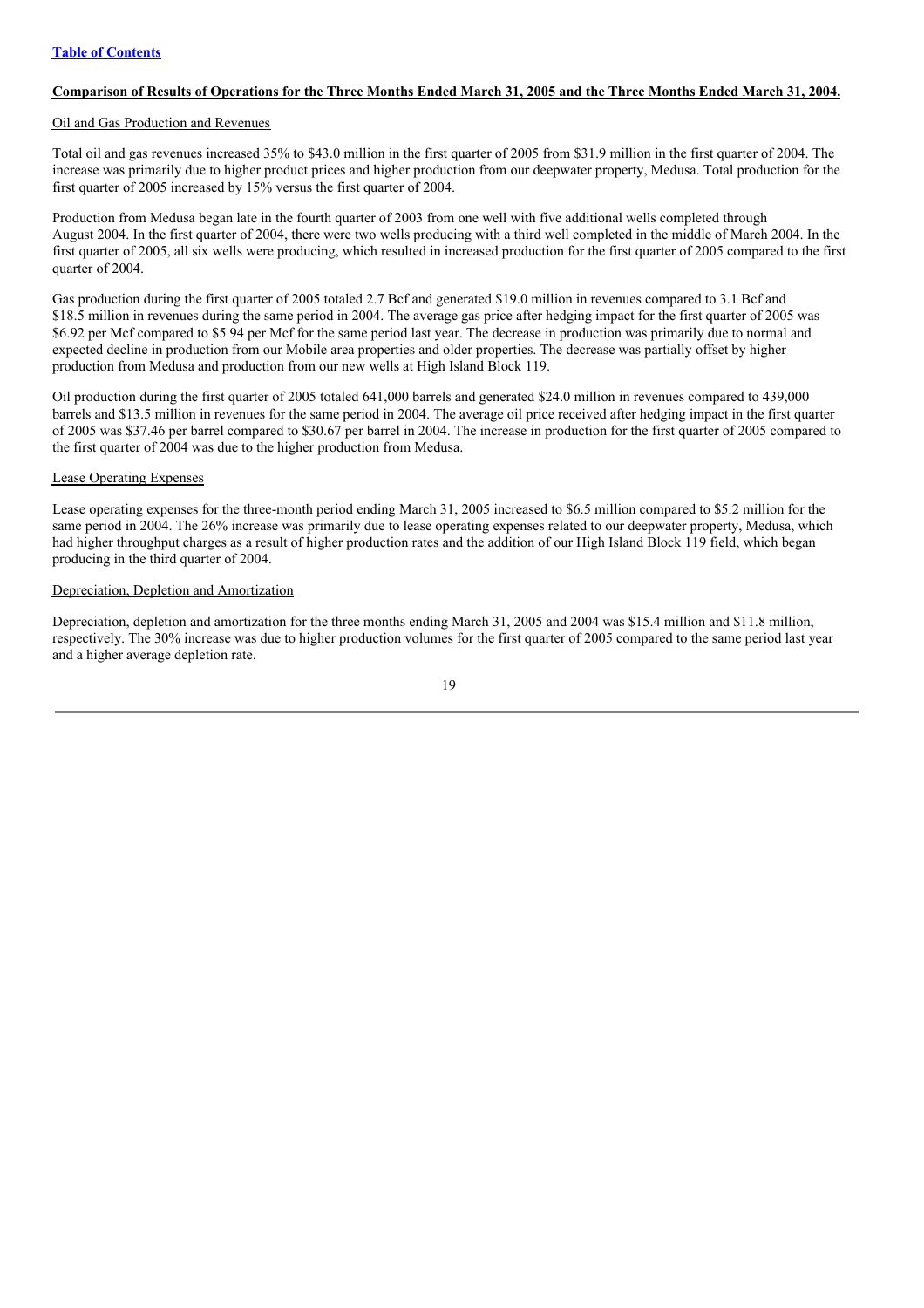#### Accretion Expense

Accretion expense for the three-month periods ended March 31, 2005 and 2004 of \$861,000 and \$816,000, respectively, represents accretion for our asset retirement obligations. The increase was due to the addition of new plugging and abandonment obligations. See Note 7 to the Consolidated Financial Statements.

#### General and Administrative

General and administrative expenses, net of amounts capitalized, were \$1.7 million and \$3.8 million for the three-month periods ended March 31, 2005 and 2004, respectively. The 55% decrease was a result of a charge of \$2.6 million that was incurred in the first quarter of 2004 for the early retirement of two executive officers of the Company. The decrease was partially offset by reduced capitalized overhead in the first quarter of 2005.

#### Interest Expense

Interest expense decreased by 22% to \$4.6 million during the three months ended March 31, 2005 from \$5.9 million during the three months ended March 31, 2004. This is a result of lower debt levels and lower interest rates due to the refinancing of debt in December 2003 and during the six-month period ended June 30, 2004, partially funded by proceeds from an equity offering completed in the second quarter of 2004. In addition, amortization of deferred financing costs and bond discounts decreased due to the write-off of unamortized deferred financing costs and bond discounts associated with the early extinguishment of debt.

#### Loss on Early Extinguishment of Debt

A loss of \$2.5 million was recognized in the first quarter of 2004 for the write-off of unamortized deferred financing costs and bond discounts associated with the early extinguishment of the \$22.9 million of 10.125% Senior Subordinated Notes due July 31, 2004, the \$40 million of 10.25% Senior Subordinated Notes due September 15, 2004 and the remaining \$10 million of 12% senior loans due in 2005 plus a 1% pre-payment premium.

#### Income Taxes

Income tax expense was \$4.8 million for the three-month period ended March 31, 2005 compared to zero for the same period last year. We had established a valuation allowance of \$11.5 million as of December 31, 2003. We revised the valuation allowance in the first quarter of 2004 as a result of first quarter ordinary income, the impact of which was included in our effective tax rate and resulted in no net income tax expense (benefit) for the first quarter of 2004. At year-end, the remaining balance in the valuation allowance was reversed. See Note 5 to the Consolidated Financial Statements for a detailed discussion of the valuation allowance.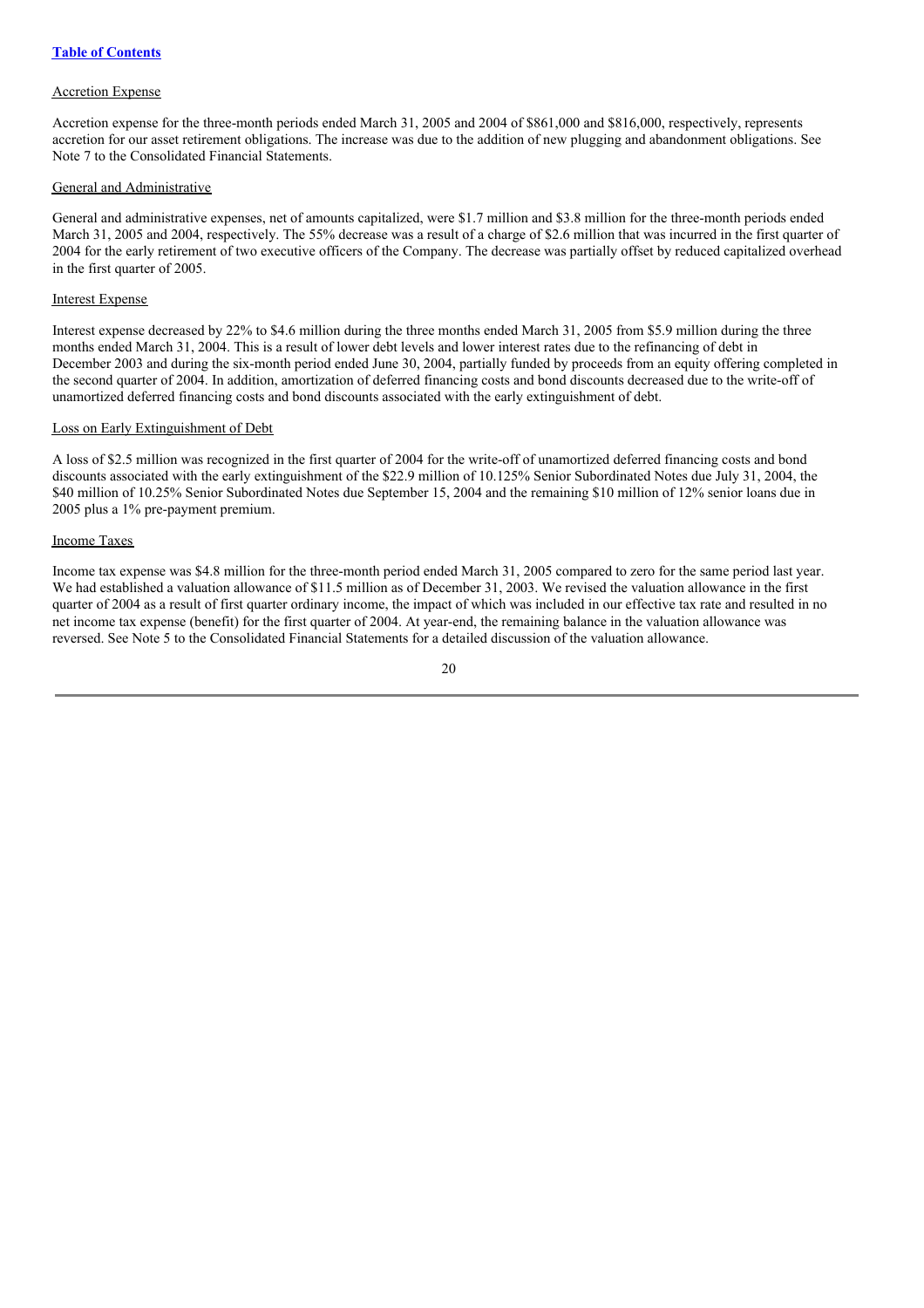#### **Item 3. QUANTITATIVE AND QUALITATIVE DISCLOSURES ABOUT MARKET RISK**

The Company's revenues are derived from the sale of its crude oil and natural gas production. The prices for oil and gas remain extremely volatile and sometimes experience large fluctuations as a result of relatively small changes in supply, weather conditions, economic conditions and government actions. From time to time, the Company enters into derivative financial instruments (forward sales or swaps) to hedge oil and gas price risks for the production volumes to which the hedge relates. The hedges reduce the Company's exposure on the hedged volumes to decreases in commodity prices and limit the benefit the Company might otherwise have received from any increases in commodity prices on the hedged volumes. The Company from time to time has acquired puts which reduce the Company's exposure to decreases in commodity prices while allowing realization of the full benefit from any increases in commodity prices.

The Company also enters into price "collars" to reduce the risk of changes in oil and gas prices. Under these arrangements, no payments are due by either party so long as the market price is above the floor price set in the collar and below the ceiling. If the price falls below the floor, the counter-party to the collar pays the difference to the Company and if the price is above the ceiling, the counter-party receives the difference from the Company.

Callon has purchased "puts" as another form of hedging to reduce risk of changes in oil and gas prices. If the price falls below the puts, the counter-party pays the difference to the Company.

The Company enters into these various agreements from time to time to reduce the effects of volatile oil and gas prices and does not enter into hedge transactions for speculative purposes. However, certain of the Company's positions may not be designated as hedges for accounting purposes.

See Note 3 to the Consolidated Financial Statements for a description of the Company's hedged position at March 31, 2005. There have been no significant changes in market risks faced by the Company since the end of 2004.

#### **Item 4. CONTROLS AND PROCEDURES**

Evaluation of Disclosure Controls and Procedures. Based on their evaluation as of the end of the period covered by this Quarterly Report on Form 10-Q, the Company's principal executive officer and principal financial officer have concluded that the Company's disclosure controls and procedures (as defined in Rules 13a-15(e) and 15d-15(e) under the Securities Exchange Act of 1934 (the "Exchange Act")) are effective to ensure that information required to be disclosed by the Company in reports that it files or submits under the Exchange Act is recorded, processed, summarized and reported within the time periods specified in the rules and forms of the Securities and Exchange Commission.

There were no changes in the Company's internal control over financial reporting that occurred during the Company's last fiscal quarter that have materially affected, or are reasonably likely to materially affect, the Company's internal control over financial reporting.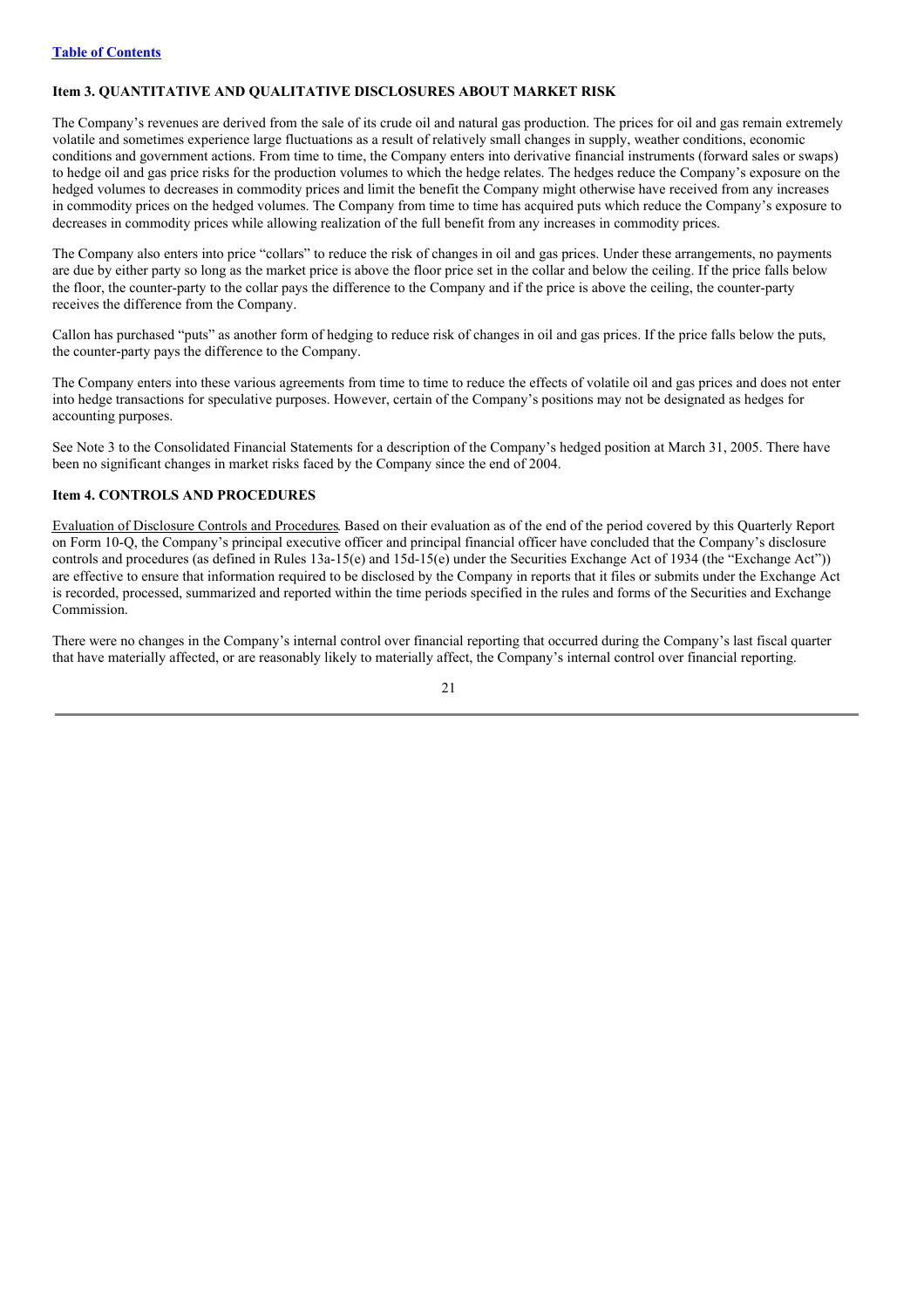#### **CALLON PETROLEUM COMPANY**

#### **PART II. OTHER INFORMATION**

#### **Item 6. EXHIBITS AND REPORTS ON FORM 8-K**

#### **Exhibits**

- 2. Plan of acquisition, reorganization, arrangement, liquidation or succession\*
- 3. Articles of Incorporation and By-Laws
	- 3.1 Certificate of Incorporation of the Company, as amended (incorporated by reference from Exhibit 3.1 of the Company's Annual Report on Form 10-K for the year ended December 31, 2003 filed March 15, 2004, File No. 001-14039)
	- 3.2 Bylaws of the Company (incorporated by reference from Exhibit 3.2 of the Company's Registration Statement on Form S-4, filed August 4, 1994, Reg. No. 33-82408)
- 4. Instruments defining the rights of security holders, including indentures
	- 4.1 Specimen Common Stock Certificate (incorporated by reference from Exhibit 4.1 of the Company's Registration Statement on Form S-4, filed August 4, 1994, Reg. No. 33-82408)
	- 4.2 Specimen Preferred Stock Certificate (incorporated by reference from Exhibit 4.2 of the Company's Registration Statement on Form S-1, filed November 13, 1995, Reg. No. 33-96700)
	- 4.3 Designation for Convertible, Exchangeable Preferred Stock, Series A (incorporated by reference from Exhibit 4.3 of the Company's Registration Statement on Form S-1, filed November 13, 1995, Reg. No. 33-96700)
	- 4.4 Indenture for Convertible Debentures (incorporated by reference from Exhibit 4.4 of the Company's Registration Statement on Form S-1, filed November 13, 1995, Reg. No. 33-96700)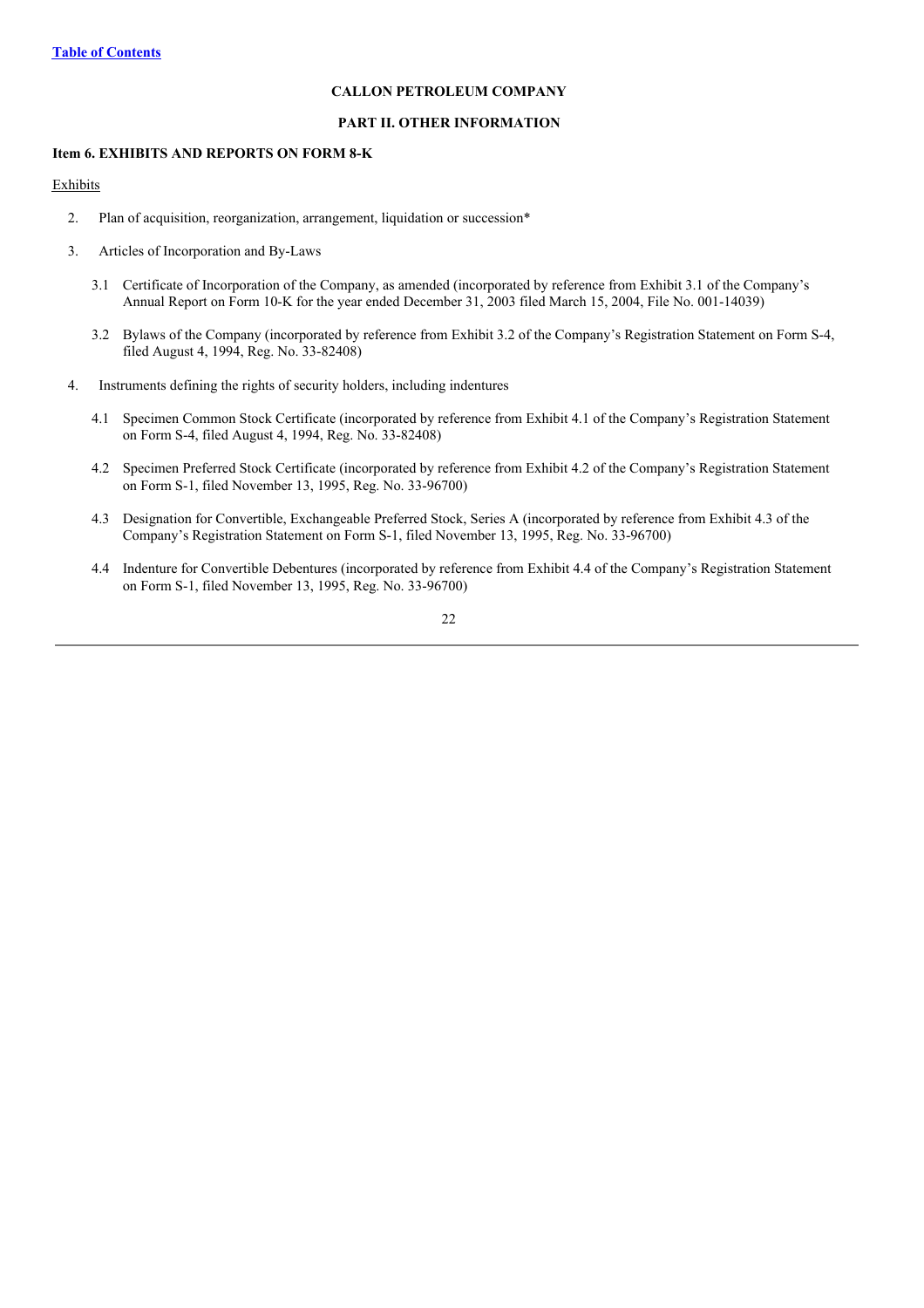- 4.5 Certificate of Correction on Designation of Series A Preferred Stock (incorporated by reference from Exhibit 4.4 of the Company's Registration Statement on Form S-1, filed November 22, 1996, Reg. No. 333-15501)
- 4.6 Rights Agreement between Callon Petroleum Company and American Stock Transfer & Trust Company, Rights Agent, dated March 30, 2000 (incorporated by reference from Exhibit 99.1 of the Company's Registration Statement on Form 8-A, filed April 6, 2000, File No. 001- 14039)
- 4.7 Warrant dated as of June 29, 2001 entitling Duke Capital Partners, LLC to purchase common stock from the Company. (incorporated by reference to Exhibit 4.11 of the Company's Quarterly Report on Form 10-Q for the period ended June 30, 2001, File No. 001-14039)
- 4.8 Form of Warrant entitling certain holders of the Company's 10.125% Senior Subordinated Notes due 2002 to purchase common stock from the Company (incorporated by reference to Exhibit 4.13 of the Company's Form 10-Q for the period ended June 30, 2002, File No. 001-14039)
- 4.9 Form of Warrants dated December 8, 2003 and December 29, 2003 entitling lenders under the Company's \$185 million amended and restated Senior Unsecured Credit Agreement dated December 23, 2003 to purchase common stock from the Company (incorporated by reference to Exhibit 4.14 of the Company's Annual Report on Form 10-K for the year ended December 31, 2003, File No. 001-14039)
- 4.10 Indenture for the Company's 9.75% Senior Notes due 2010, dated March 15, 2004 between Callon Petroleum Company and American Stock Transfer & Trust Company (incorporated by reference to Exhibit 4.16 of the Company's Quarterly Report on Form 10-Q for the period ended March 31, 2004, File No. 001-14039)
- 10. Material contracts\*
- 11. Statement re computation of per share earnings\*
- 15. Letter re unaudited interim financial information\*
- 18. Letter re change in accounting principles\*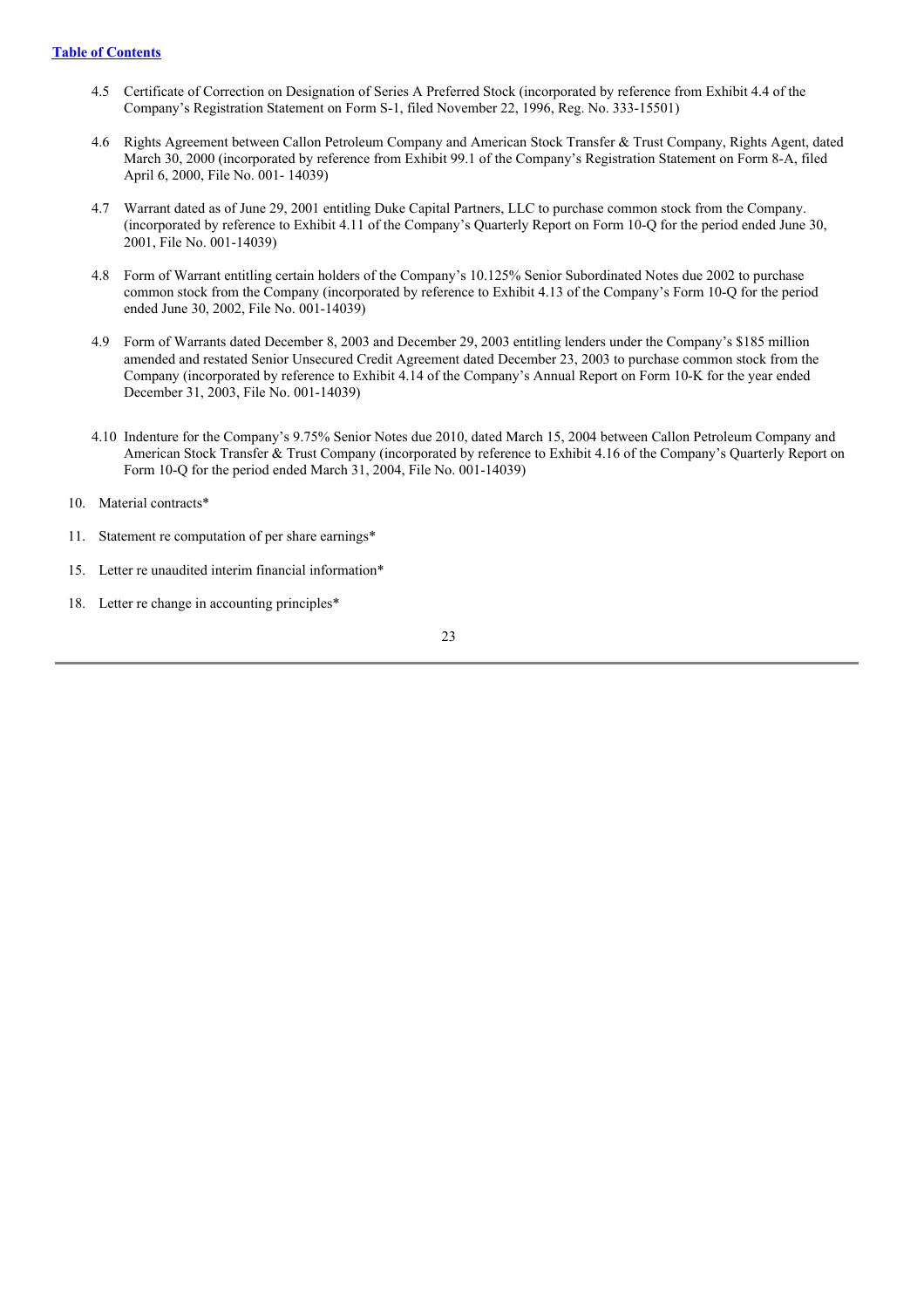- 19. Report furnished to security holders\*
- 22. Published report regarding matters submitted to vote of security holders\*
- 23. Consents of experts and counsel\*
- 24. Power of attorney\*
- 31. Certifications
	- 31.1 Certification of Chief Executive Officer pursuant to Rule 13(a)-14(a)
	- 31.2 Certification of Chief Financial Officer pursuant to Rule 13(a)-14(a)
- 32. Section 1350 Certifications
	- 32.1 Certification of Chief Executive Officer pursuant to Rule 13(a)-14(b)
	- 32.2 Certification of Chief Financial Officer pursuant to Rule 13(a)-14(b)
- 99. Additional exhibits\*
- \* Inapplicable to this filing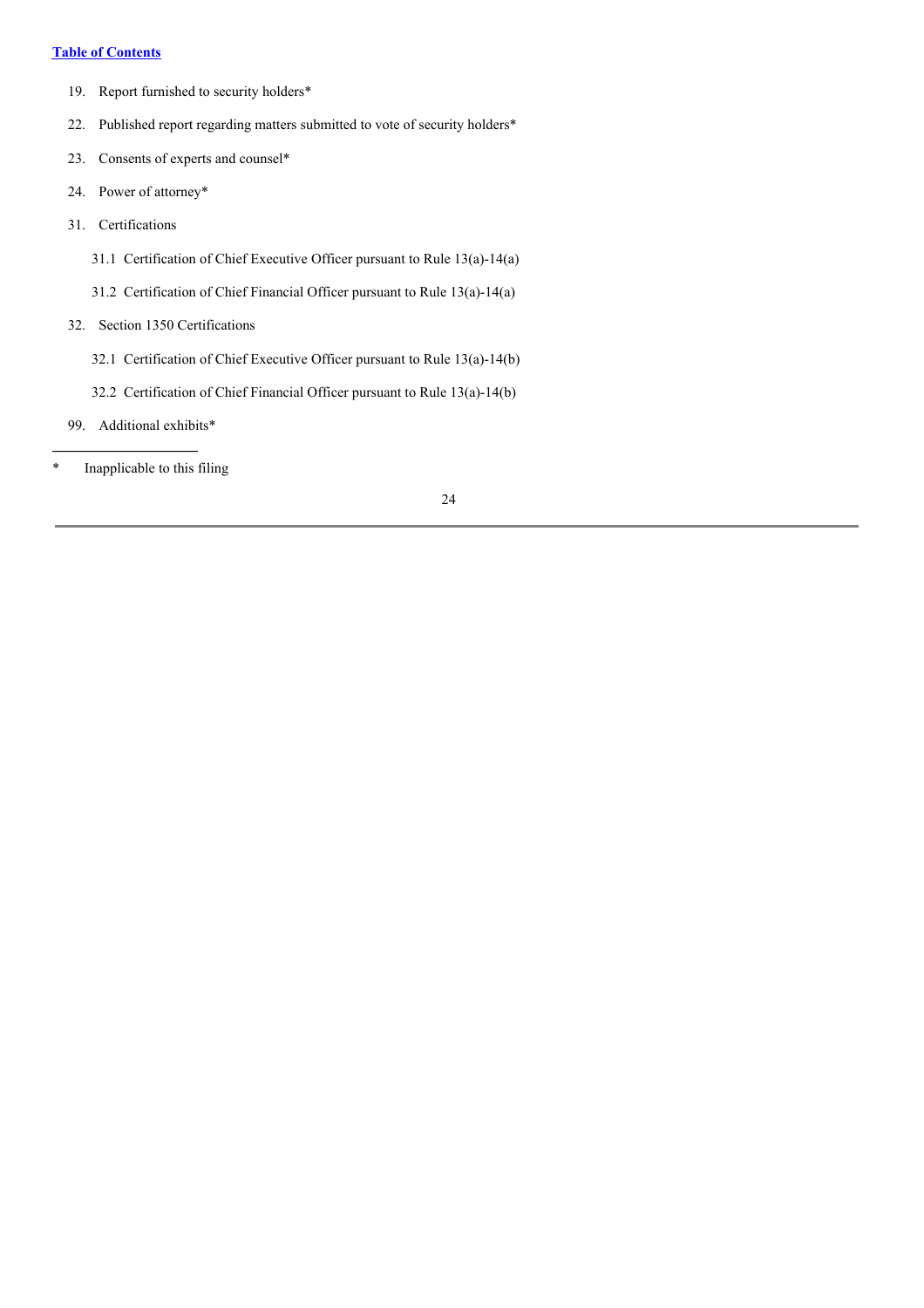## **SIGNATURES**

Pursuant to the requirements of the Securities Exchange Act of 1934, the registrant has duly caused this report to be signed on its behalf by the undersigned thereunto duly authorized.

## **CALLON PETROLEUM COMPANY**

Date: May 9, 2005 By: /s/ John S. Weatherly

John S. Weatherly, Senior Vice President and Chief Financial Officer (on behalf of the registrant and as the principal financial officer)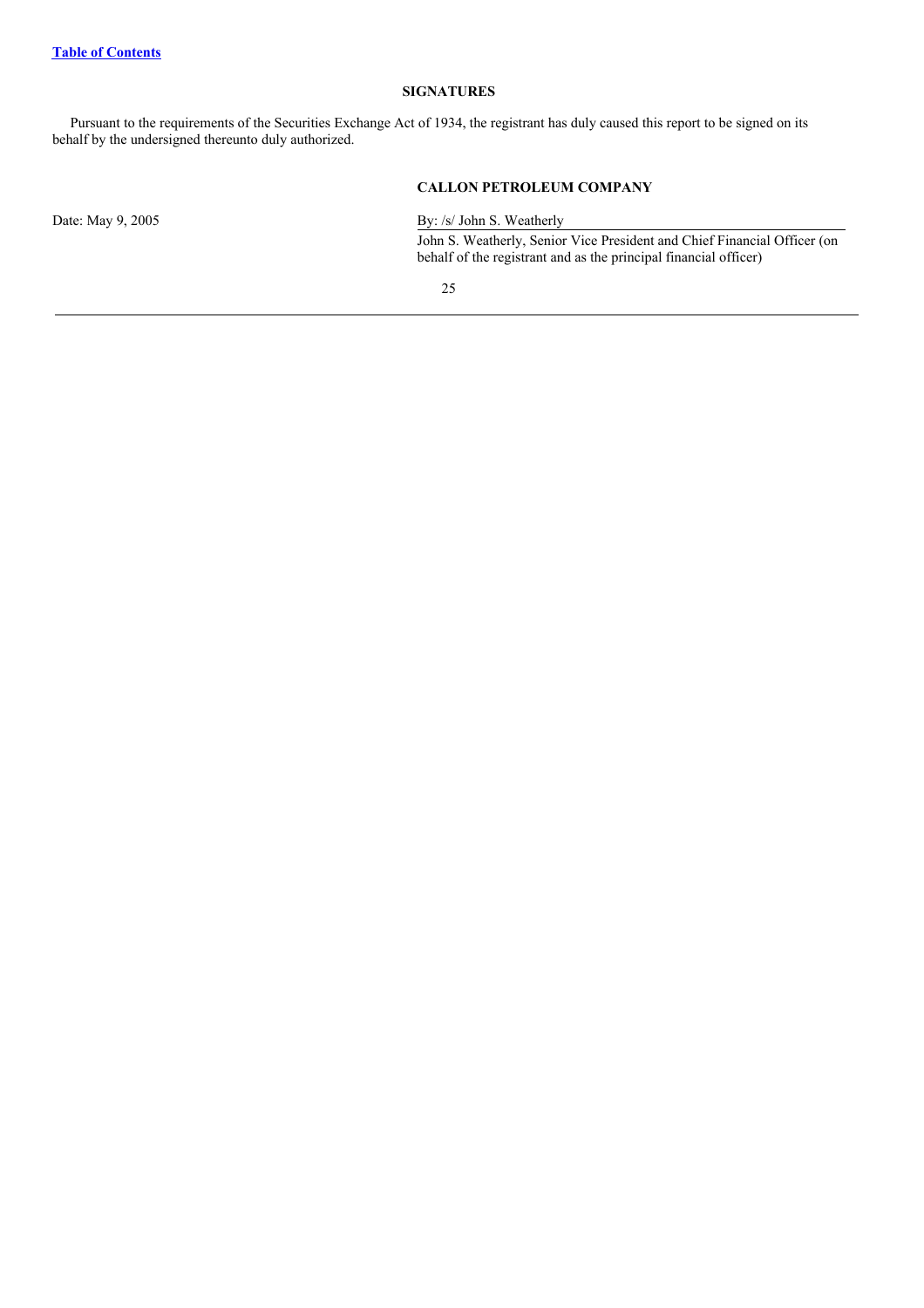## **Exhibit Index**

| <b>Exhibit Number</b> | <b>Title of Document</b>                                                     |                                                                                                                                                                                                                                      |  |
|-----------------------|------------------------------------------------------------------------------|--------------------------------------------------------------------------------------------------------------------------------------------------------------------------------------------------------------------------------------|--|
| $\overline{2}$ .      | Plan of acquisition, reorganization, arrangement, liquidation or succession* |                                                                                                                                                                                                                                      |  |
| 3.                    | Articles of Incorporation and By-Laws                                        |                                                                                                                                                                                                                                      |  |
|                       | 3.1                                                                          | Certificate of Incorporation of the Company, as amended (incorporated by reference from Exhibit 3.1 of the<br>Company's Annual Report on Form 10-K for the year ended December 31, 2003 filed March 15, 2004, File<br>No. 001-14039) |  |
|                       | 3.2                                                                          | Bylaws of the Company (incorporated by reference from Exhibit 3.2 of the Company's Registration<br>Statement on Form S-4, filed August 4, 1994, Reg. No. 33-82408)                                                                   |  |
| 4.                    | Instruments defining the rights of security holders, including indentures    |                                                                                                                                                                                                                                      |  |
|                       | 4.1                                                                          | Specimen Common Stock Certificate (incorporated by reference from Exhibit 4.1 of the Company's<br>Registration Statement on Form S-4, filed August 4, 1994, Reg. No. 33-82408)                                                       |  |
|                       | 4.2                                                                          | Specimen Preferred Stock Certificate (incorporated by reference from Exhibit 4.2 of the Company's<br>Registration Statement on Form S-1, filed November 13, 1995, Reg. No. 33-96700)                                                 |  |
|                       | 4.3                                                                          | Designation for Convertible, Exchangeable Preferred Stock, Series A (incorporated by reference from<br>Exhibit 4.3 of the Company's Registration Statement on Form S-1, filed November 13, 1995, Reg. No. 33-<br>96700)              |  |
|                       | 4.4                                                                          | Indenture for Convertible Debentures (incorporated by reference from Exhibit 4.4 of the Company's<br>Registration Statement on Form S-1, filed November 13, 1995, Reg. No. 33-96700)                                                 |  |
|                       | 4.5                                                                          | Certificate of Correction on Designation of Series A Preferred Stock (incorporated by reference from<br>Exhibit 4.4 of the Company's Registration Statement on Form S-1, filed November 22, 1996, Reg. No. 333-<br>15501)            |  |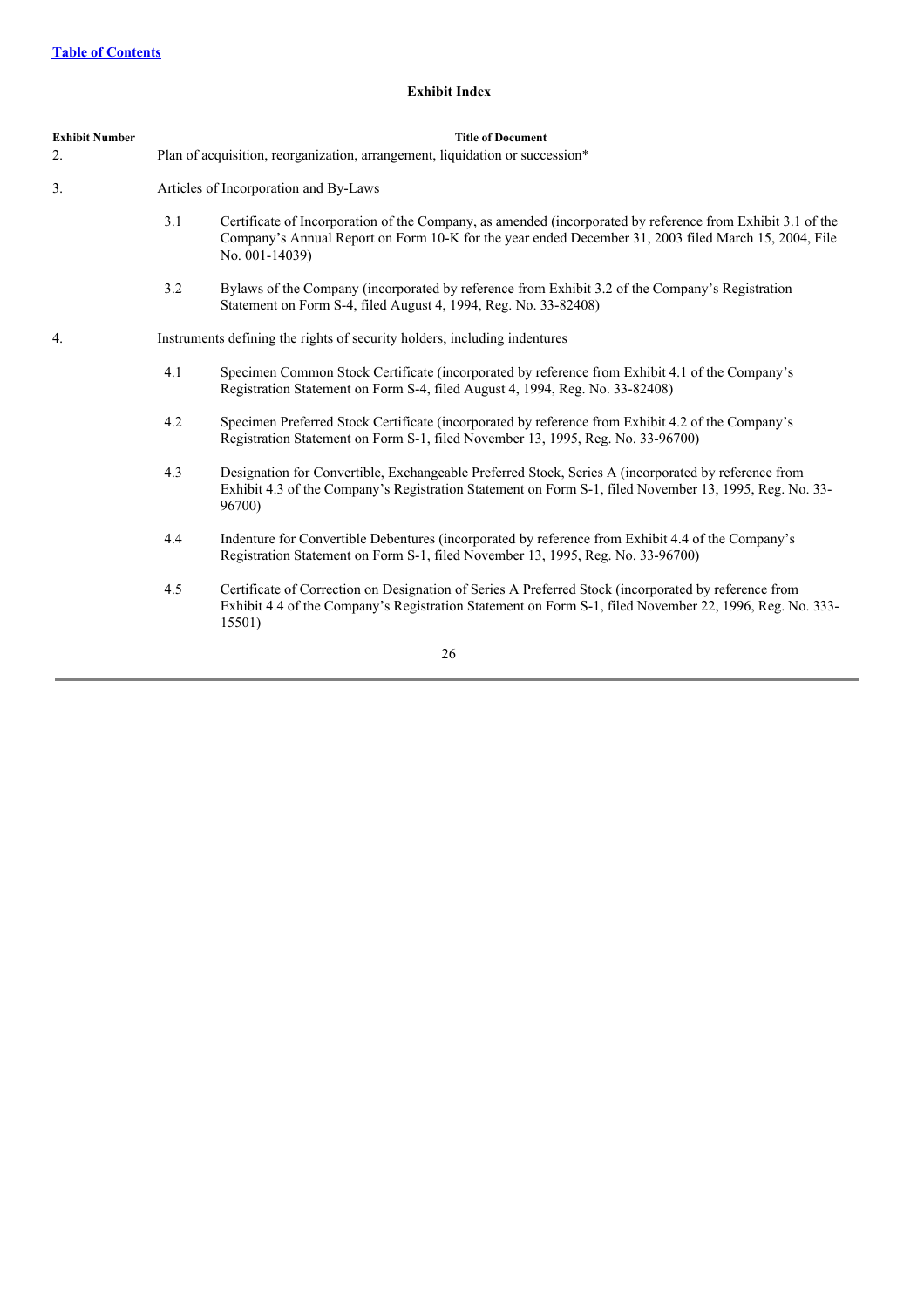| <b>Exhibit Number</b> |                                                                           | <b>Title of Document</b>                                                                                                                                                                                                                                                                                                                                                                             |  |
|-----------------------|---------------------------------------------------------------------------|------------------------------------------------------------------------------------------------------------------------------------------------------------------------------------------------------------------------------------------------------------------------------------------------------------------------------------------------------------------------------------------------------|--|
|                       | 4.6                                                                       | Rights Agreement between Callon Petroleum Company and American Stock Transfer & Trust Company,<br>Rights Agent, dated March 30, 2000 (incorporated by reference from Exhibit 99.1 of the Company's<br>Registration Statement on Form 8-A, filed April 6, 2000, File No. 001-14039)                                                                                                                   |  |
|                       | 4.7                                                                       | Warrant dated as of June 29, 2001 entitling Duke Capital Partners, LLC to purchase common stock from<br>the Company. (incorporated by reference to Exhibit 4.11 of the Company's Quarterly Report on Form 10-Q<br>for the period ended June 30, 2001, File No. 001-14039)                                                                                                                            |  |
|                       | 4.8                                                                       | Form of Warrant entitling certain holders of the Company's 10.125% Senior Subordinated Notes due 2002<br>to purchase common stock from the Company (incorporated by reference to Exhibit 4.13 of the Company's<br>Form 10-Q for the period ended June 30, 2002, File No. 001-14039)                                                                                                                  |  |
|                       | 4.9                                                                       | Form of Warrants dated December 8, 2003 and December 29, 2003 entitling lenders under the Company's<br>\$185 million amended and restated Senior Unsecured Credit Agreement dated December 23, 2003 to<br>purchase common stock from the Company (incorporated by reference to Exhibit 4.14 of the Company's<br>Annual Report on Form 10-K for the year ended December 31, 2003, File No. 001-14039) |  |
|                       | 4.10                                                                      | Indenture for the Company's 9.75% Senior Notes due 2010, dated March 15, 2004 between Callon<br>Petroleum Company and American Stock Transfer & Trust Company (incorporated by reference to<br>Exhibit 4.16 of the Company's Quarterly Report on Form 10-Q for the period ended March 31, 2004, File<br>No. 001-14039)                                                                               |  |
| 10.                   |                                                                           | Material contracts*                                                                                                                                                                                                                                                                                                                                                                                  |  |
| 11.                   | Statement re computation of per share earnings*                           |                                                                                                                                                                                                                                                                                                                                                                                                      |  |
| 15.                   | Letter re unaudited interim financial information*                        |                                                                                                                                                                                                                                                                                                                                                                                                      |  |
| 18.                   | Letter re change in accounting principles*                                |                                                                                                                                                                                                                                                                                                                                                                                                      |  |
| 19.                   | Report furnished to security holders*                                     |                                                                                                                                                                                                                                                                                                                                                                                                      |  |
| 22.                   | Published report regarding matters submitted to vote of security holders* |                                                                                                                                                                                                                                                                                                                                                                                                      |  |
|                       |                                                                           | 27                                                                                                                                                                                                                                                                                                                                                                                                   |  |
|                       |                                                                           |                                                                                                                                                                                                                                                                                                                                                                                                      |  |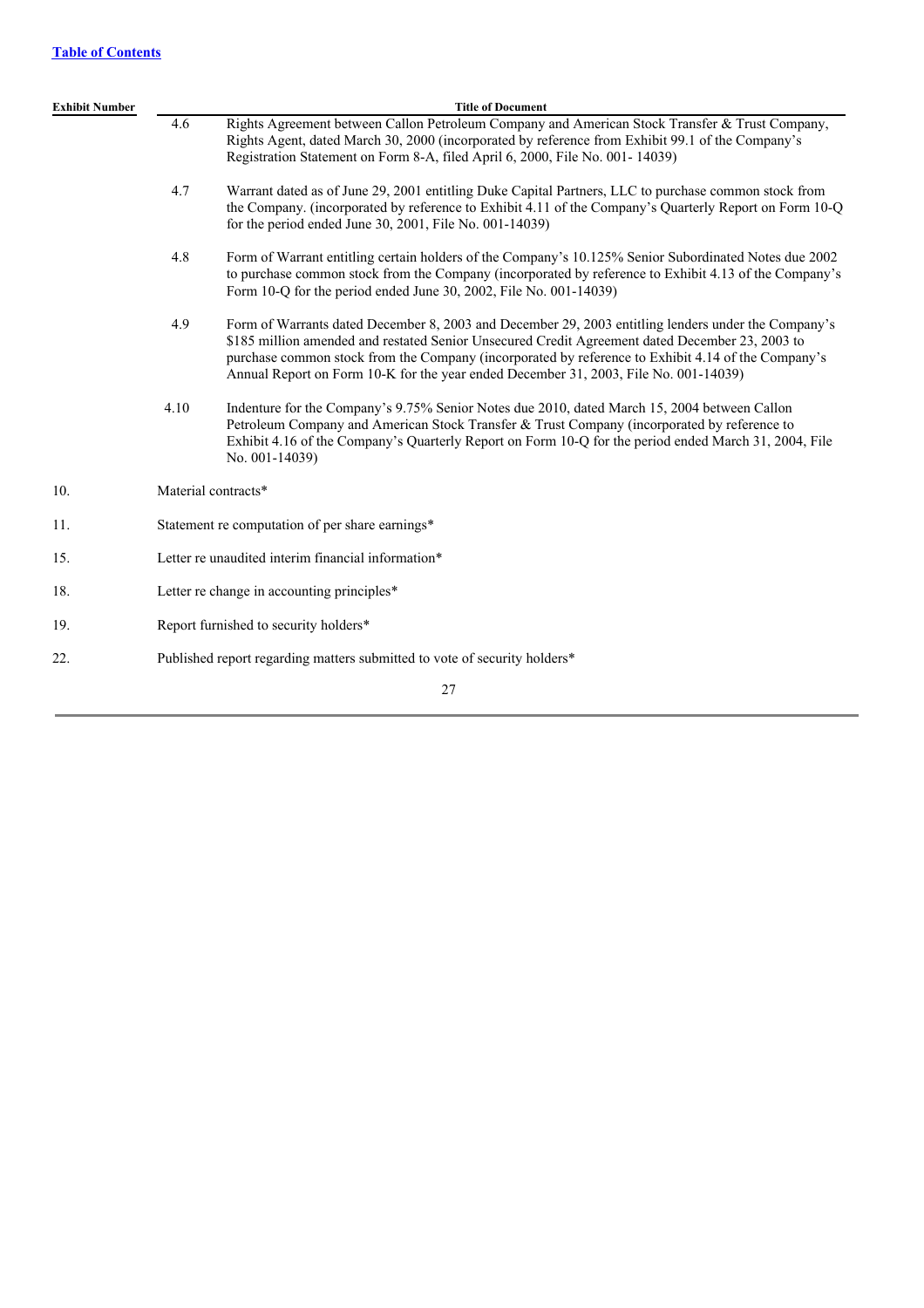| <b>Exhibit Number</b> | <b>Title of Document</b>         |                                                                           |  |
|-----------------------|----------------------------------|---------------------------------------------------------------------------|--|
| 23.                   | Consents of experts and counsel* |                                                                           |  |
| 24.                   | Power of attorney*               |                                                                           |  |
| 31.                   | Certifications                   |                                                                           |  |
|                       | 31.1                             | Certification of Chief Executive Officer pursuant to Rule $13(a)$ -14(a)  |  |
|                       | 31.2                             | Certification of Chief Financial Officer pursuant to Rule $13(a) - 14(a)$ |  |
| 32.                   |                                  | Section 1350 Certifications                                               |  |
|                       | 32.1                             | Certification of Chief Executive Officer pursuant to Rule $13(a) - 14(b)$ |  |
|                       | 32.2                             | Certification of Chief Financial Officer pursuant to Rule $13(a) - 14(b)$ |  |
| 99.                   | Additional exhibits*             |                                                                           |  |

\* Inapplicable to this filing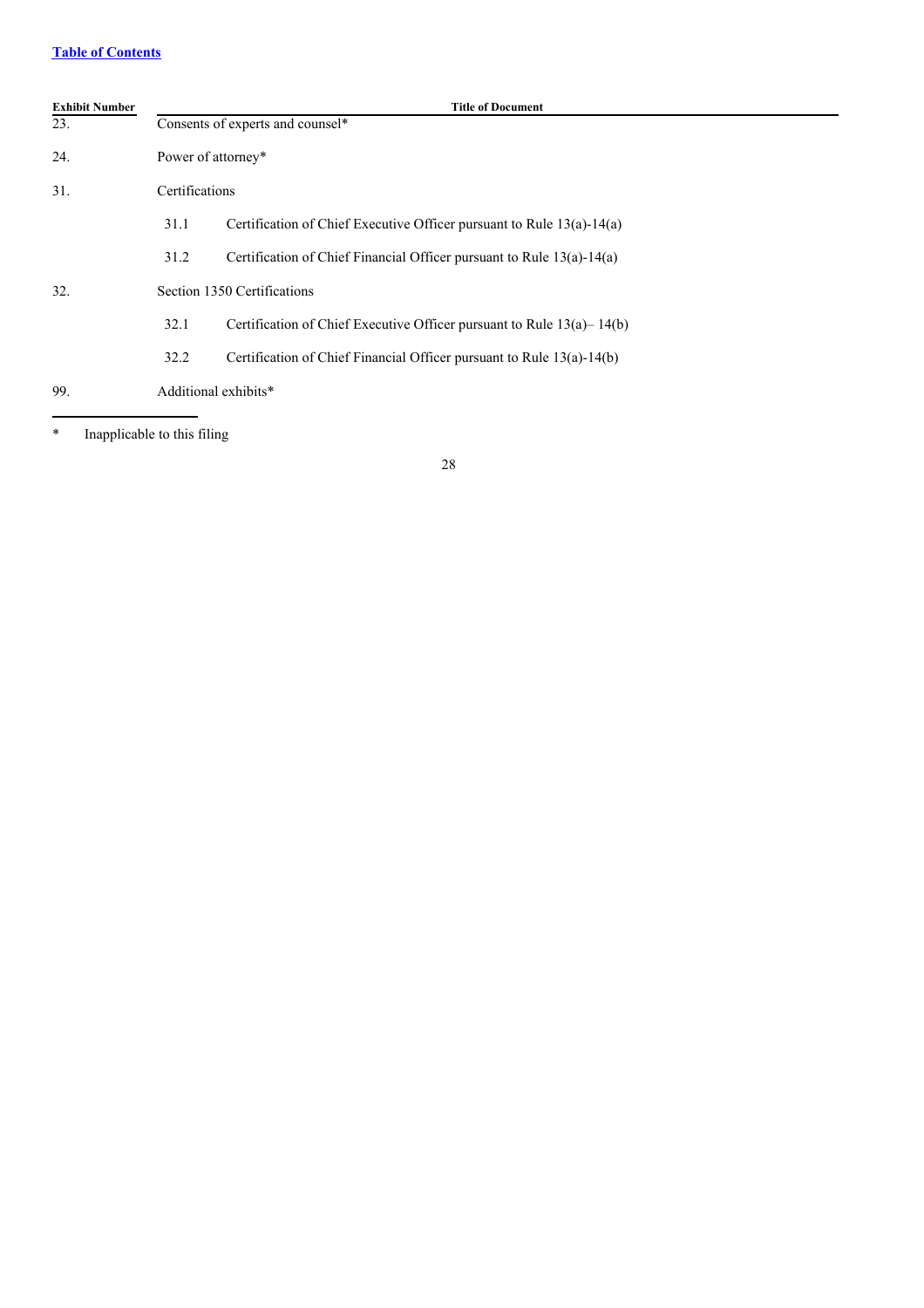#### **CERTIFICATIONS**

<span id="page-28-0"></span>I, Fred L. Callon, certify that:

1. I have reviewed this quarterly report on Form 10-Q of Callon Petroleum Company;

2. Based on my knowledge, this report does not contain any untrue statement of a material fact or omit to state a material fact necessary to make the statements made, in light of the circumstances under which such statements were made, not misleading with respect to the period covered by this report;

3. Based on my knowledge, the financial statements, and other financial information included in this report, fairly present in all material respects the financial condition, results of operations and cash flows of the registrant as of, and for, the periods presented in this report;

4. The registrant's other certifying officers and I are responsible for establishing and maintaining disclosure controls and procedures (as defined in Exchange Act Rules 13a-15(e) and 15d-15(e)) and internal control over financial reporting (as defined in Exchange Act Rules 13a-15(f) and 15d-15(f)) for the registrant and have:

(a) Designed such disclosure controls and procedures, or caused such disclosure controls and procedures to be designed under our supervision, to ensure that material information relating to the registrant, including its consolidated subsidiaries, is made known to us by others within those entities, particularly during the period in which this report is being prepared;

(b) Designed such internal control over financial reporting, or caused such internal control over financial reporting to be designed under our supervision, to provide reasonable assurance regarding the reliability of financial reporting and the preparation of financial statements for external purposes in accordance with generally accepted accounting principles;

(c) Evaluated the effectiveness of the registrant's disclosure controls and procedures and presented in this report our conclusions about the effectiveness of the disclosure controls and procedures as of the end of the period covered by this report based on such evaluation; and

(d) Disclosed in this report any change in the registrant's internal control over financial reporting that occurred during the registrant's most recent fiscal quarter (the registrant's fourth fiscal quarter in the case of an annual report) that has materially affected, or is reasonably likely to materially affect, the registrant's internal control over financial reporting; and

5. The registrant's other certifying officers and I have disclosed, based on our most recent evaluation of internal control over financial reporting, to the registrant's auditors and the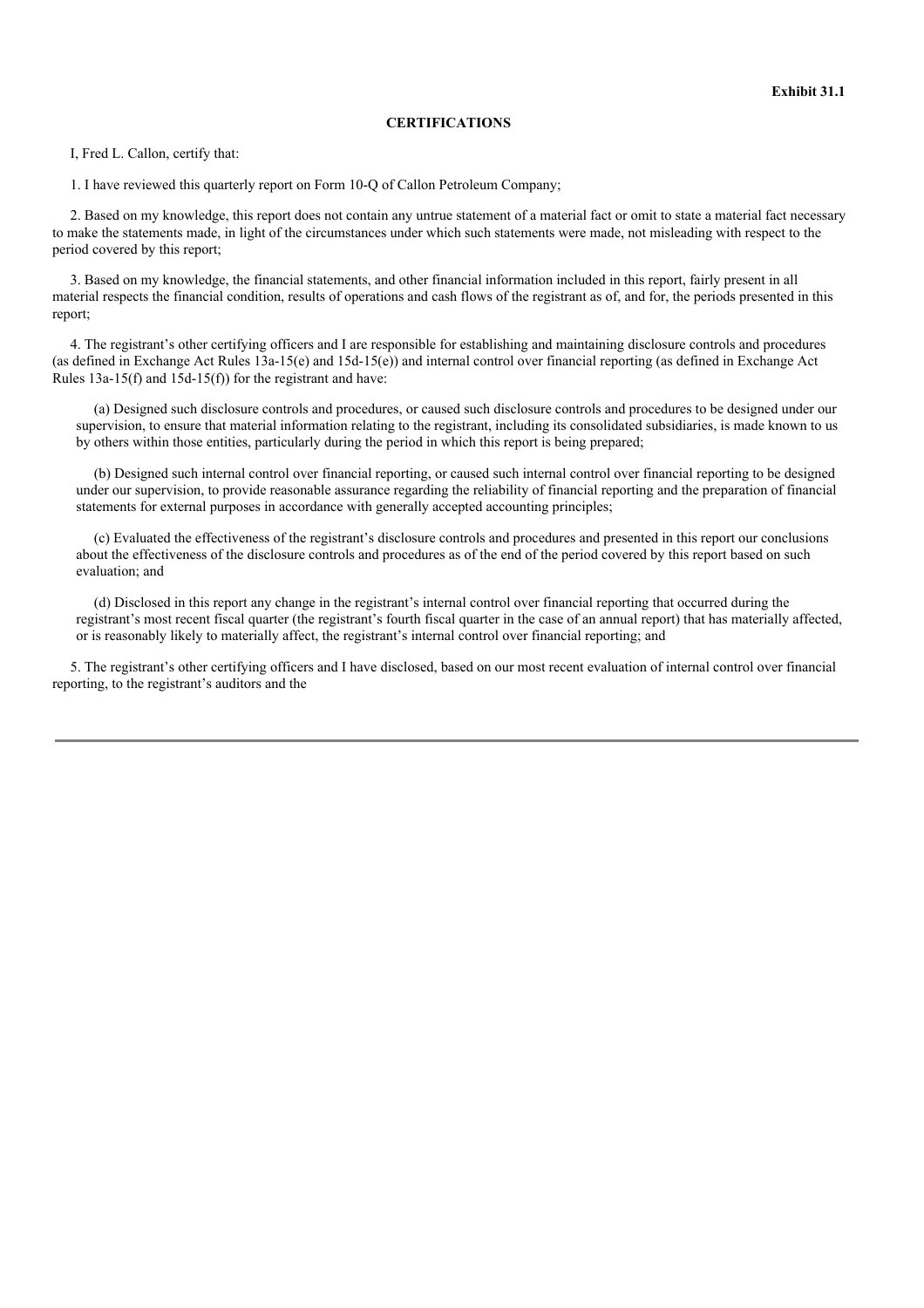audit committee of registrant's board of directors (or persons performing the equivalent function):

(a) All significant deficiencies and material weaknesses in the design or operation of internal control over financial reporting which are reasonably likely to adversely affect the registrant's ability to record, process, summarize and report financial information; and

(b) Any fraud, whether or not material, that involves management or other employees who have a significant role in the registrant's internal controls over financial reporting.

Date: May 9, 2005

By: /s/ Fred L. Callon

Fred L. Callon, President and Chief Executive Officer (Principal Executive Officer)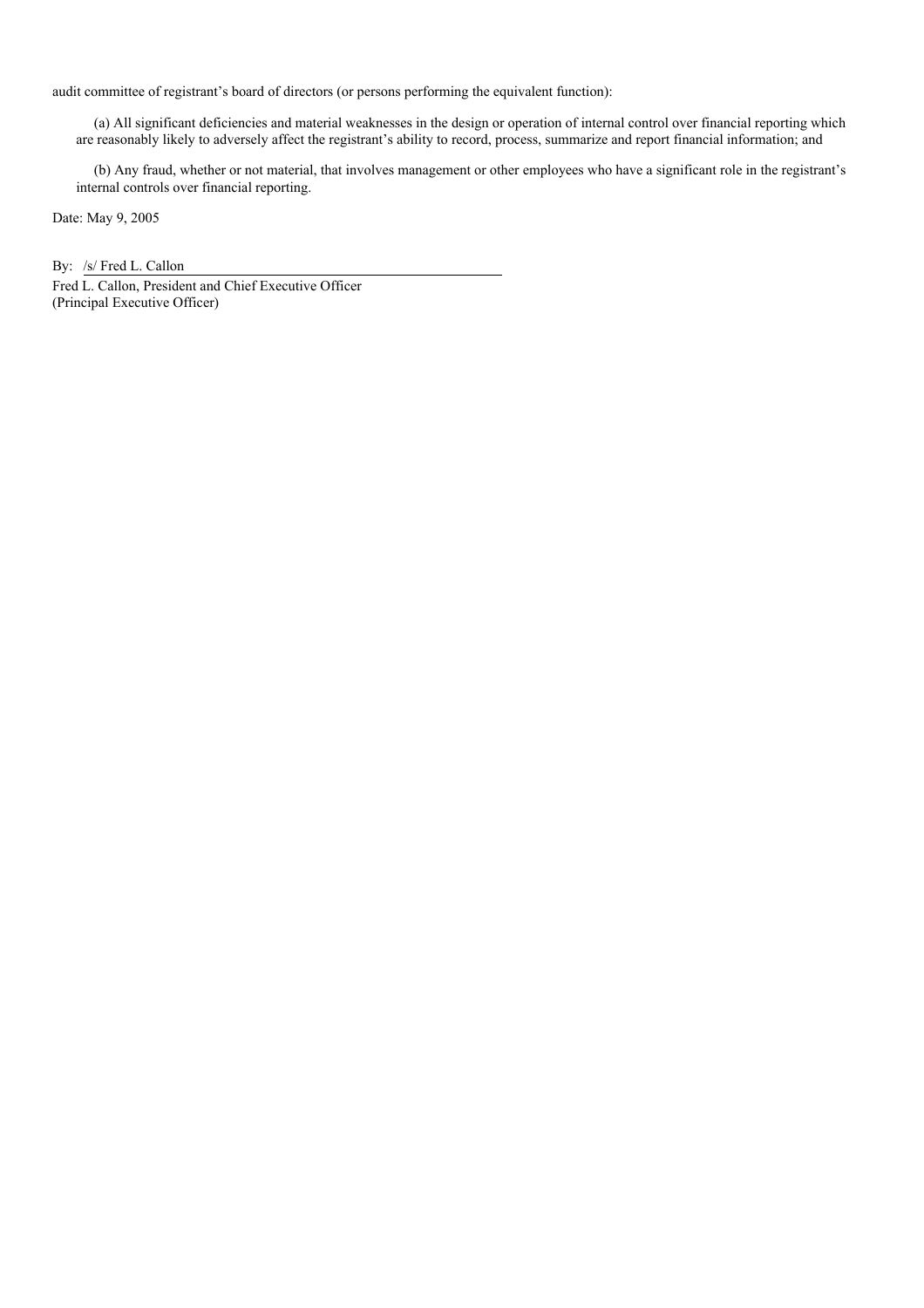#### **CERTIFICATIONS**

<span id="page-30-0"></span>I, John S. Weatherly, certify that:

1. I have reviewed this quarterly report on Form 10-Q of Callon Petroleum Company;

2. Based on my knowledge, this report does not contain any untrue statement of a material fact or omit to state a material fact necessary to make the statements made, in light of the circumstances under which such statements were made, not misleading with respect to the period covered by this report;

3. Based on my knowledge, the financial statements, and other financial information included in this report, fairly present in all material respects the financial condition, results of operations and cash flows of the registrant as of, and for, the periods presented in this report;

4. The registrant's other certifying officers and I are responsible for establishing and maintaining disclosure controls and procedures (as defined in Exchange Act Rules 13a-15(e) and 15d-15(e)) and internal control over financial reporting (as defined in Exchange Act Rules 13a-15(f) and 15d-15(f)) for the registrant and have:

(a) Designed such disclosure controls and procedures, or caused such disclosure controls and procedures to be designed under our supervision, to ensure that material information relating to the registrant, including its consolidated subsidiaries, is made known to us by others within those entities, particularly during the period in which this report is being prepared;

(b) Designed such internal control over financial reporting, or caused such internal control over financial reporting to be designed under our supervision, to provide reasonable assurance regarding the reliability of financial reporting and the preparation of financial statements for external purposes in accordance with generally accepted accounting principles;

(c) Evaluated the effectiveness of the registrant's disclosure controls and procedures and presented in this report our conclusions about the effectiveness of the disclosure controls and procedures as of the end of the period covered by this report based on such evaluation; and

(d) Disclosed in this report any change in the registrant's internal control over financial reporting that occurred during the registrant's most recent fiscal quarter (the registrant's fourth fiscal quarter in the case of an annual report) that has materially affected, or is reasonably likely to materially affect, the registrant's internal control over financial reporting; and

5. The registrant's other certifying officers and I have disclosed, based on our most recent evaluation of internal control over financial reporting, to the registrant's auditors and the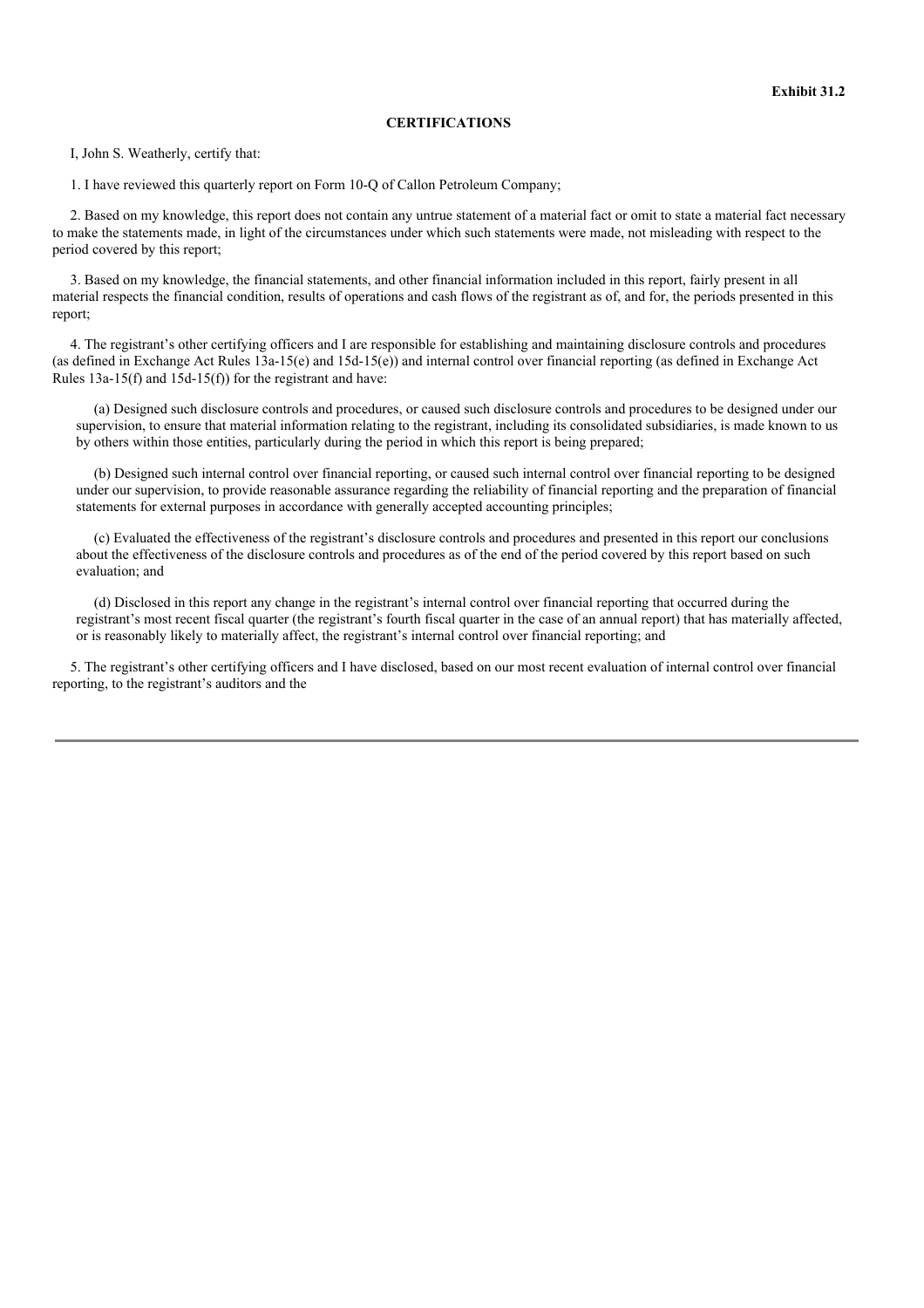audit committee of registrant's board of directors (or persons performing the equivalent function):

(a) All significant deficiencies and material weaknesses in the design or operation of internal control over financial reporting which are reasonably likely to adversely affect the registrant's ability to record, process, summarize and report financial information; and

(b) Any fraud, whether or not material, that involves management or other employees who have a significant role in the registrant's internal control over financial reporting.

Date: May 9, 2005

By: /s/ John S. Weatherly

John S. Weatherly, Senior Vice President and Chief Financial Officer (Principal Financial Officer)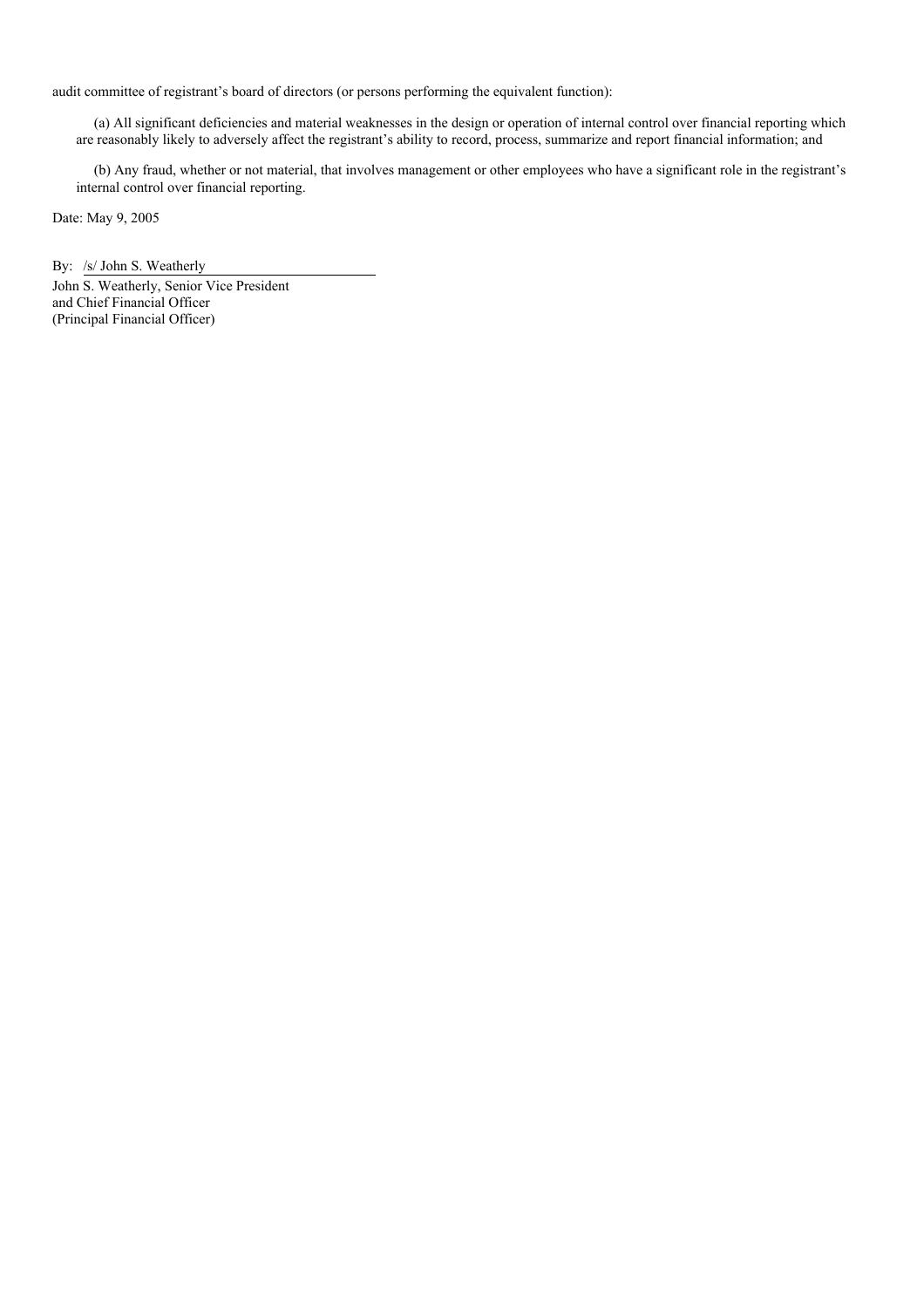#### **CERTIFICATION PURSUANT TO 18 U.S.C. SECTION 1350**

<span id="page-32-0"></span>In connection with the Quarterly Report of Callon Petroleum Company (the "*Company*") on Form 10-Q for the quarterly period ended March 31, 2005, as filed with the Securities and Exchange Commission on the date hereof (the "*Report*"), I, Fred L. Callon, Chief Executive Officer of the Company, certify, pursuant to 18 U.S.C. § 1350, as adopted pursuant to Section 906 of the Sarbanes-Oxley Act of 2002, that to my knowledge:

(1) The Report fully complies with the requirements of Section 13(a) or 15(d) of the Securities Exchange Act of 1934, as amended; and

(2) The information contained in the Report fairly presents, in all material respects, the financial condition and results of operations of the Company.

Dated: May 9, 2005

/s/ Fred L. Callon Fred L. Callon, Chief Executive Officer